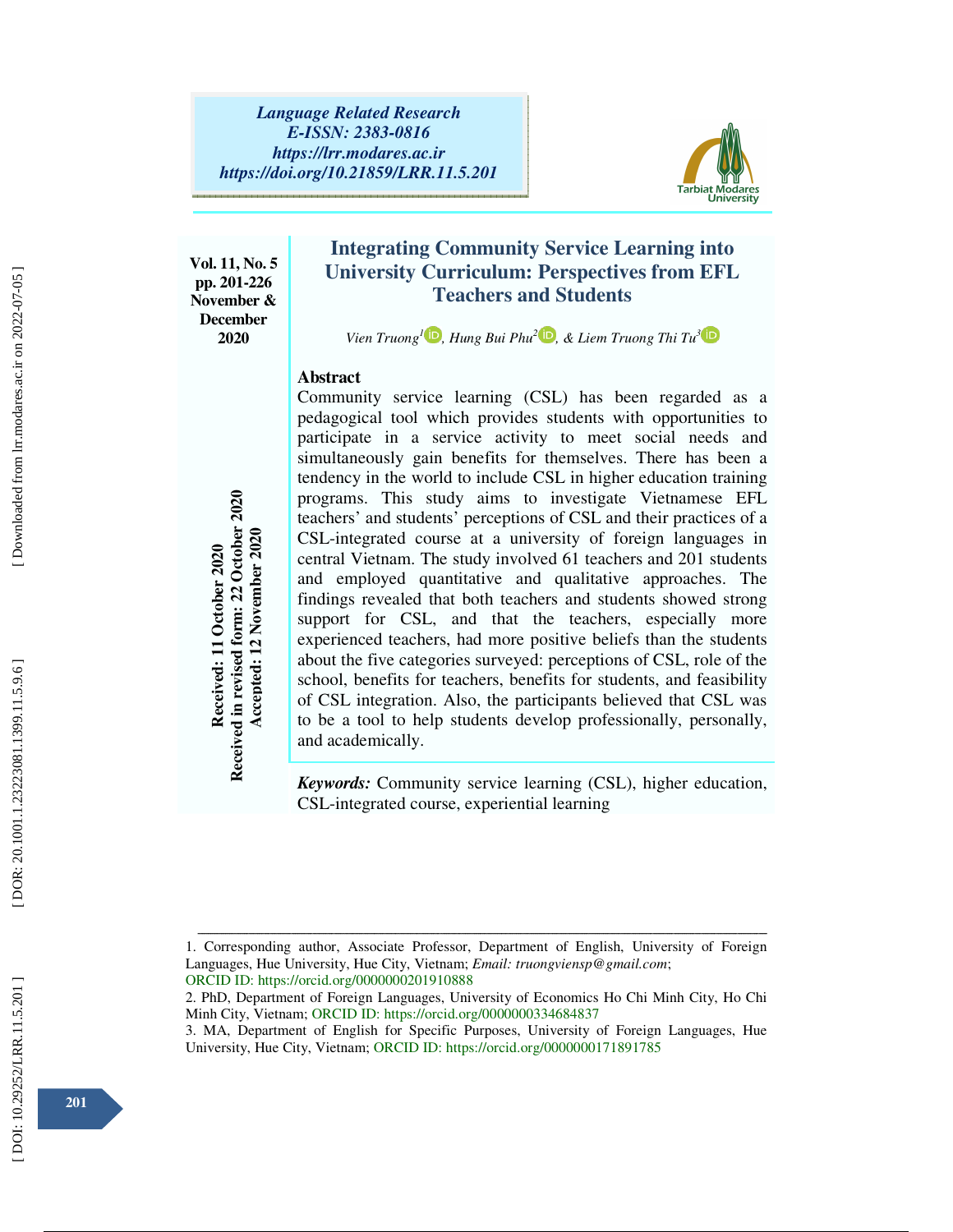### **1. Introduction**

Community service learning (CSL), or service learning, is a relatively new concept in the field of teacher education, even though it is currently gaining popularity as a useful tool of teaching pedagogy in higher education (Butcher et al., 2005). This tool of teaching pedagogy links the curriculum of different disciplines to community service to address social issues (Cummings, 2000; Giles & Eyler, 1994). It proves mutually beneficial for the students participating in the CSL-related courses and the target community (Carney, 2004; Hart, 2006). In the field of teaching practice, authentic knowledge and experience is vital for student teachers to deal with, and CSL classes of English are supposed to provide the students with many aspects of a real language classroom for their teaching practice (Bowie  $\&$ Cassim, 2016). Opportunities to participate in CSL are available at colleges and universities in America (Liu et al., 2009), Australia (Chambers & Lavery, 2012), Myanmar, Oman, Taiwan and other countries in the world (Guo, 2013; Barwani et al., 2010; Smolen et al., 2013).

In Vietnam, CSL is a new concept, and therefore still in its initial stage of conceptualization and application. Recent workshops, conferences and projects have been conducted across disciplines at higher education levels all through the country so as to make CSL more realistic and feasible (Pham & Huynh, 2019; Lai, 2017; Dinh et al., 2017). Viewpoints exchanged from the scientific forums and preliminary research results found from these projects showed positive support for CSL and the integration of CSL into university curricula. However, opinions from teachers and students will provide implications for integrating CSL into the English language curriculum.

### **Research Questions**

The present study attempts to seek answers to the following questions:

1. How do the teachers and students perceive the integration of Community Service Learning into school curriculum?

2. What are the students' responses after implementing a course of integrating Community Service Learning into the school curriculum?

3. What are the challenges faced by the students and the teachers when integrating CSL into curricula?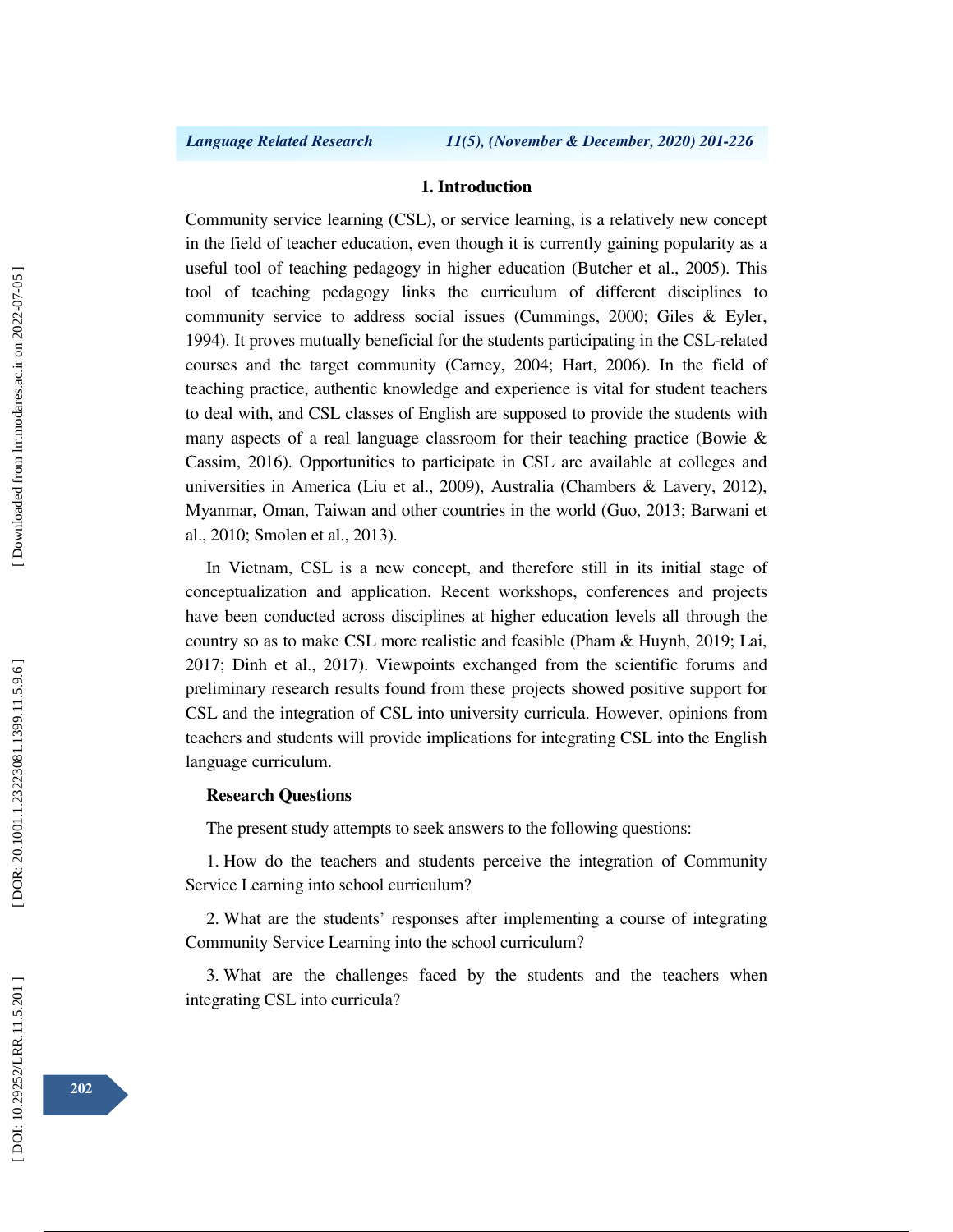### **2. Literature Review**

### *2.1. What Is CSL?*

CSL is grounded in the experiential learning theory, which provides a connection between cognition and action (Overall, 2010, Tran & Tran, 2020). In the study of the progressive Education Movement, Dewey (1997) emphasized an education of, by and for experience. Community service activities, therefore, provide experiential learning and help students link course materials with real-world experience (Cook, 2008). The concept of experiential learning was extended into a four-phase cycle, i.e. (1) concrete experience, (2) reflective observation, (3) abstract conceptualization and (4) active experimentation (Kolb, 1984), and this cycle was regarded as a model as well as a theoretical framework for integrating CSL in curricula (Petkus, 2000; Salam et al., 2019b).

CSL first appeared at some national institutes in the US in the 1960s up to 1990s, with practical materialization of community service and learning and integration of CSL in higher education curriculum (Kesten, 2012; Butcher et al., 2003). More than a third of American universities and colleges have offered courses in service learning (Student Horizons, Inc., 2008). CSL has also been widespread in other countries in the world (Salam et al., 2019a).

CSL can be defined in a number of ways. Kaye (2010) states that CSL is a form of experiential learning where students apply academic knowledge and critical thinking skills to address genuine community needs. Bringle and Hatcher (1996) defined service-learning as "a credit-bearing, educational experience in which students participate in an organized service activity that meets identified community needs and reflects on the service activity in such a way as to gain further understanding of the course content, a broader appreciation of the discipline, and an enhanced sense of civic responsibility." (p. 112). Barwani et al. (2010) confirm that *service* implies volunteering, community action, citizenship, and so on, while *learning* refers to the process of acquiring knowledge and skills, questioning, reasoning, thinking, reflecting, and evaluating the information gathered. In the field of L2 learning, CSL has received growing attention from administrators and language educators because it provides language learners with opportunities to contextualize the target language and thus facilitates authentic language use (Guariento & Morley, 2001). Duff (2007) indicates that L2 learning is effective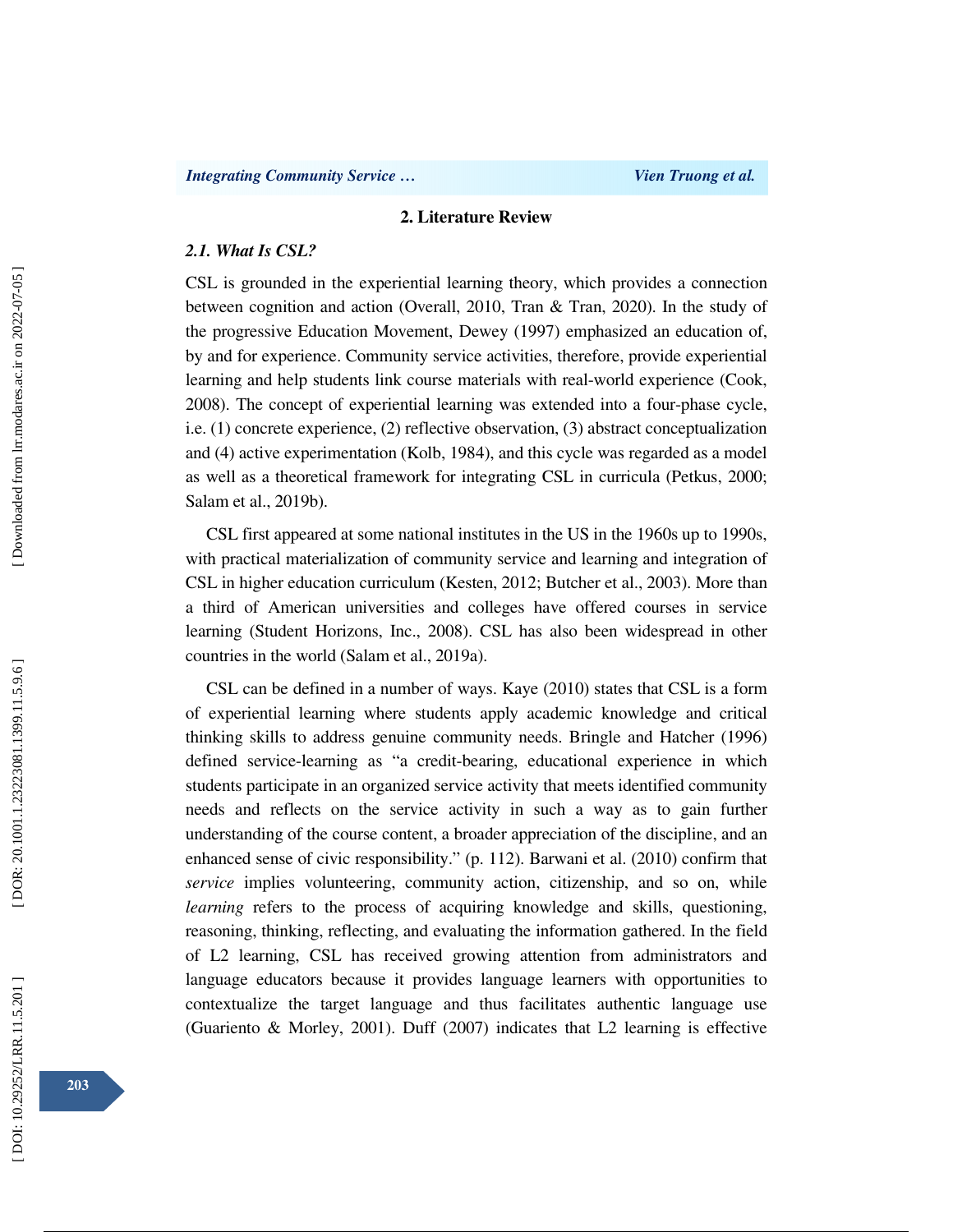through experiential learning and opportunities for socialization in the target language community.

In summary, CSL is a tool of teaching pedagogy from which students reflect on what they have gained through organized activities from different forms of community services so as to meet the needs of their target community as well as obtain experiences from reality for their professional development and other benefits. This is also the conceptual approach of this research.

### *2.2. Benefits of CSL*

CSL can be beneficial to all community partners such as faculty members who act as facilitators, organizers and coordinators between academic institutes and community members and students who are involved in CSL (Salam et al., 2019b). CSL shows to help students promote social awareness, sense of civic responsibility and gain vital skills in terms of communication, independent work, teamwork, critical thinking, and problem-solving (Bowie & Cassim, 2016). Wade (1997) argued that CSL offers students many opportunities to enhance their teaching strategies, to form a student-centered atmosphere, and to have a wide range of vision, concerning other roles for prospective teachers.

This pedagogical shift to CSL will provide institutions with three academic benefits related to educational approaches, which can be summarized in terms of pedagogy discrimination, content comprehension and application, and civic engagement (Daniels, Patterson & Dunston, 2010). CSL offers benefits for faculty members by giving them opportunities to perform action research (Darby & Newman, 2014) as well as enhance their teaching ability and instructional productivity while actively taking part in fieldwork with students (Kinloch et al., 2015). Community members, as a recipient, are considered as the most important community partner in any service learning project (Bowie & Cassim, 2016).

### *2.3.Challenges of Implementing CSL*

Barwani et al. (2010) state that higher education institutions have a clear obligation to take account of society's needs, but many people feel that it is not necessary to require service-learning for students. Another challenge involves the belief that ethics and social matters can be taught within the classroom setting and managed by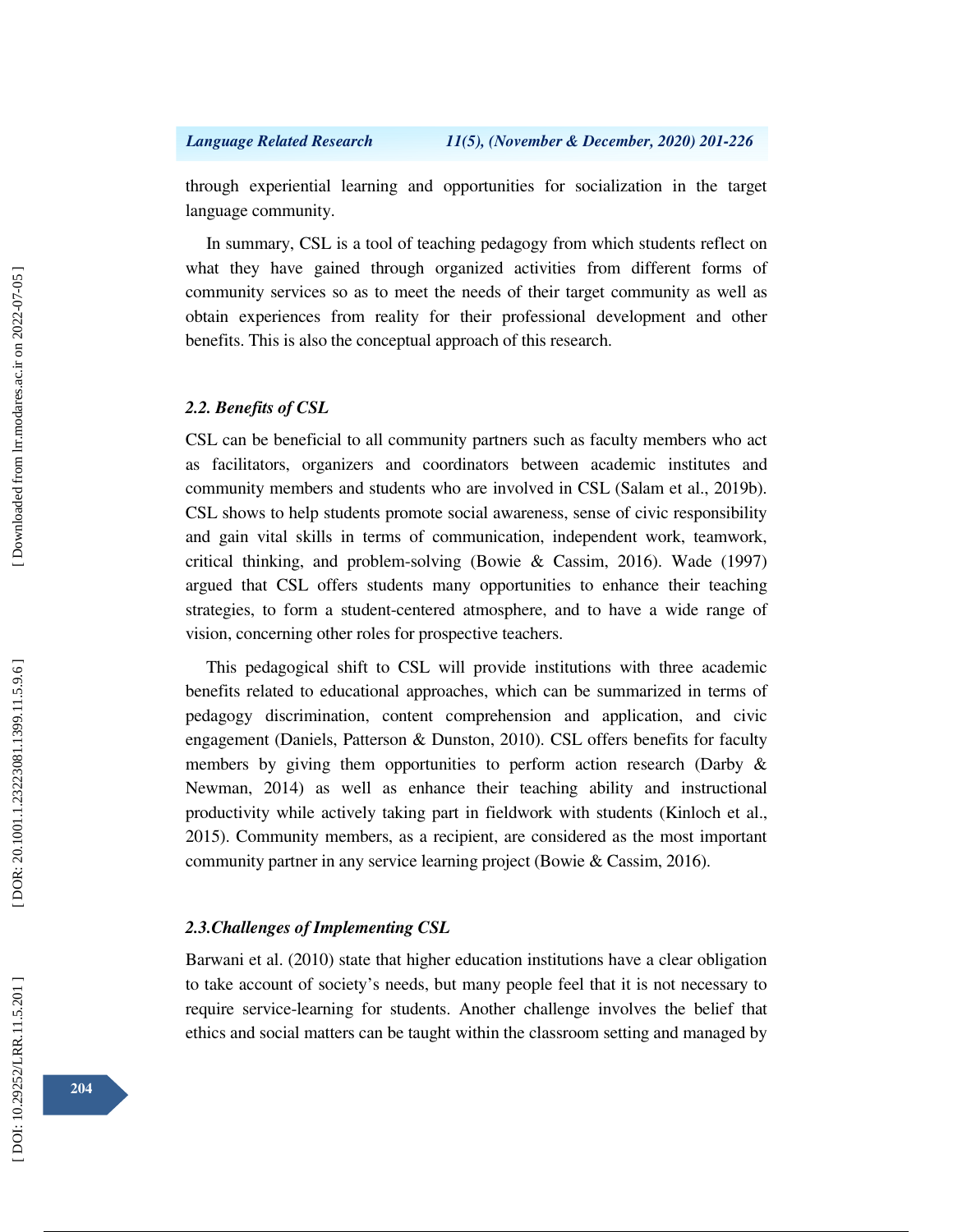the university. The authors also mention the final challenge regarding how CSL can be integrated into the existing curriculum given the limited time available in university (Barwani et al., 2010). Community-based learning can meet numerous challenges during preparation and teaching stages.

### *2.4. Previous Studies*

A review of empirical research studies integrating CSL into university curriculum revealed that CSL has been adopted across academic disciplines and in different countries (Salam et al., 2019a; Barwani et al., 2010; Kesten, 2012). For example, Bender and Jordan (2007) investigated students' attitudes and perceptions of CSL before starting a course at a university. The survey instrument was in the form of a questionnaire and given to 168 third-year students. The result revealed that preservice teachers with prior knowledge of and/or participation in a community service project showed greater willingness to enroll for a course in CSL, especially if it would add value to their career development, bear credits, and enhance their personal and social development. Kesten (2012) examined pre-service teachers' evaluation of a CSL-integrated course taught at a university in Turkey. Five prospective teachers were chosen to participate in a semi-structured interview. The participants stated that CSL had great contributions not only to the professional development but also to human relations and leadership. CSL also helped university students build up a good relationship with local communities. Moreover, it helped improve students' self-confidence, maturity, social adaptation, and responsibility. The researcher also mentioned some problems experienced in a CSL course such as transportation, and support from the society, university and their supervisors. Barwani et al. (2010) investigated problems and challenges faced by EFL preservice teachers when they implemented CSL activities at a university in Oman, using a questionnaire. The results showed that there was recognition of the value of service-learning as a necessary and effective method of learning and that it could be a viable solution for the development of skills and attitudes for citizenship and engagement in the society. Challenges faced by the respondents included lack of administrative support, lack of a service learning curriculum, lack of appropriate service-learning sites, lack of faculty preparedness to use service-learning as a teaching method, and lack of sufficient time to implement CSL.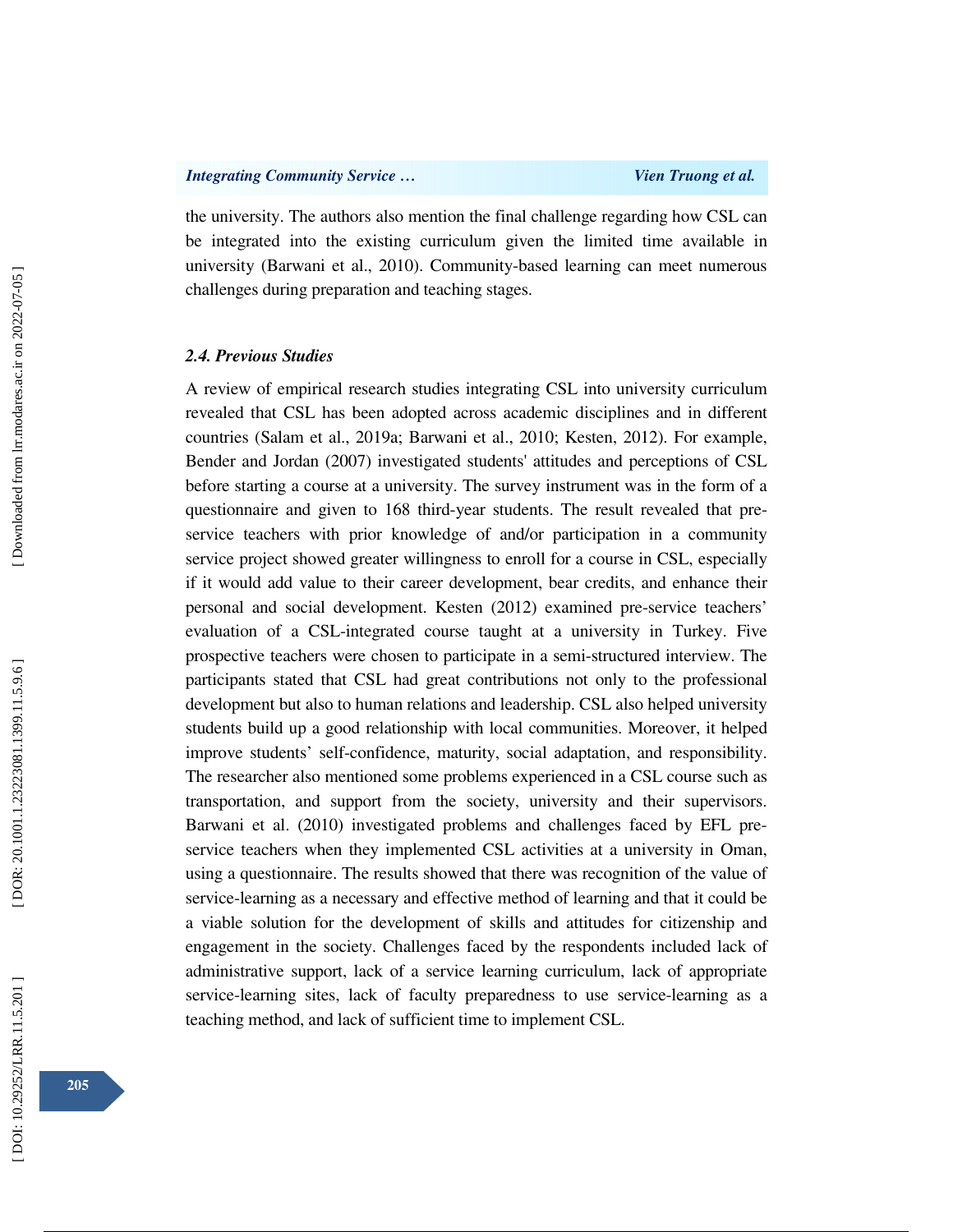In Vietnam, Wee et al. (2012) carried out an intercultural leadership program that involved 39 undergraduate students from six different countries. In this program, the students were made to visit poor village entrepreneurs and offer assistance in business improvement. The study aimed to investigate students' understandings and attitudes of CSL. Findings of the study revealed the students' high satisfactions and expectations in CSL and that they showed to be competent for civic action, justice oriented, and personally responsible. They also improved high civic accountability and enjoyed the service learning experience in the village. Another CSL-integrated project was conducted at a university in Central Vietnam (Lai, 2017). The students were guided to get involved in a communication class for handicapped children or boat service people, and then write reflections. The results from reflections showed that all of the students had positive attitudes towards CSL, which provided many of them with new and interesting learning experiences. In the practicum course, the lessons were said to become more realistic and the students showed to be more patient and self-confident.

So far, perceptions and practices of CSL by pre-service teachers or undergraduates in the world have been substantially examined. However, in the Vietnamese context, there has still been little research on CSL, especially on how to integrate CSL into higher education curricula on a large scale and with the participation of both EFL faculty and students. Moreover, most of these research studies were project-based. Therefore, this study focused on CSL and university curriculum, and was conducted to examine both teachers' and students' perspectives of implementing a CSLintegrated course in the current higher education curriculum, with the hope to fill this research gap.

### **3. Methodology**

### *3.1. Research Design and Setting*

This descriptive research study combined quantitative and qualitative approaches with the use of 5-point Likert scale questionnaires and open-ended questions for data collection and analysis. This study was conducted at the English Department of University of Foreign Languages, Hue University, Central Vietnam, where there were two discipline majors, namely, Pedagogy and English Language. The Teaching Practicum course, which was coded Methodology 6A, was intended for fourth-year students of English belonging to the Pedagogy sector. This course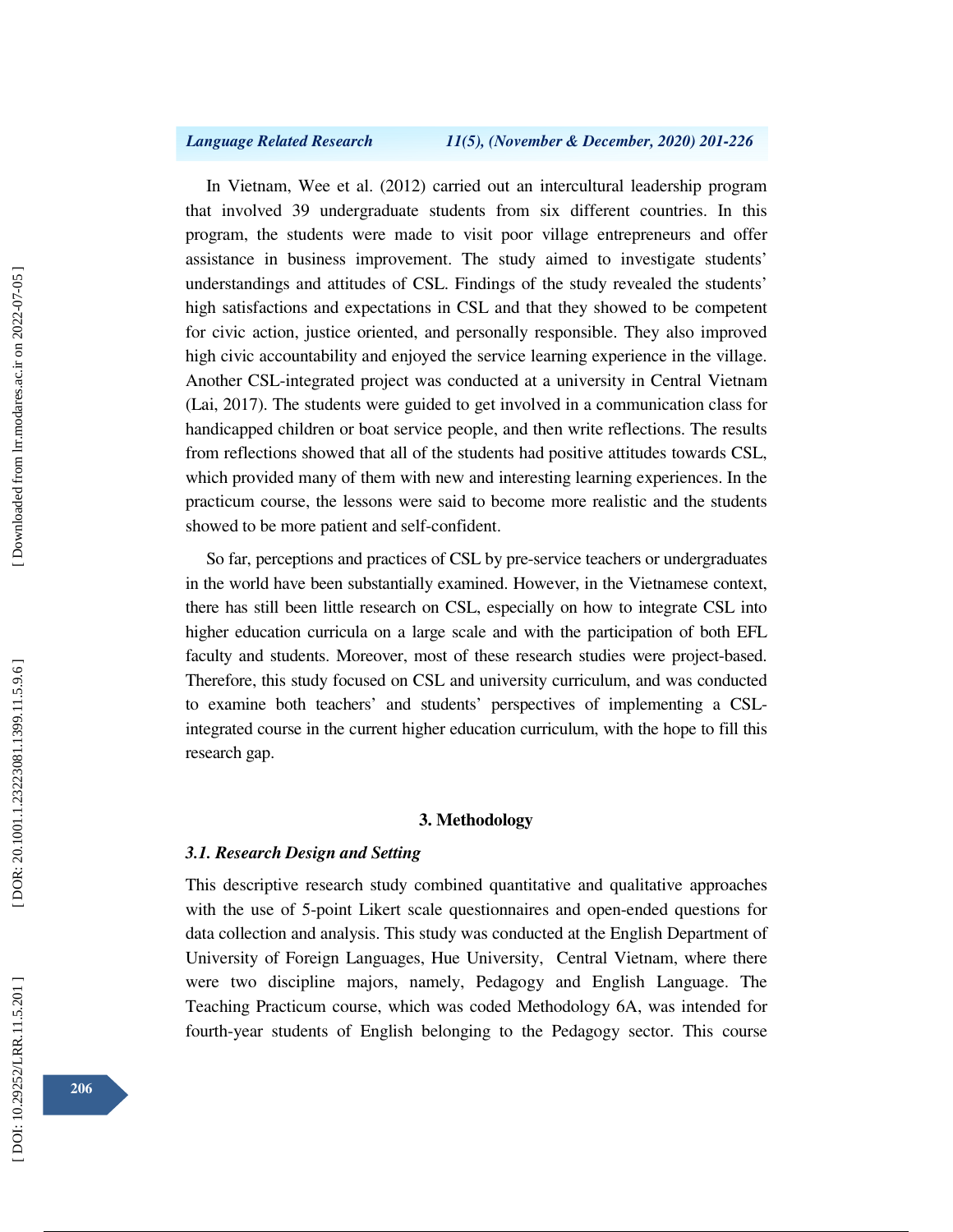included 2 credits with three mark components: 1. attendance accounting for 10%; 2. class observation at a secondary class of English accounting for 30%; and 3. teaching practice, accounting for 60%. In reference to benefits of CSL to preservice students, especially opportunities to gain vital skills and contact authentic learning environment (Bowie & Cassim, 2016, Lai, 2017), the course instructor, also researcher of this study, had won the school's official approval to allow the students to visit a community English class. The students had about 16 hours to get to know the learners, make class observations, design lesson plans, and finally do micro-teaching within 15 minutes. The micro-teaching was observed by peers and the class instructor, and videotaped. The students were then guided to write reflections after the CSL visit. And all the lesson plans, class observation sheets, written reflections and videotapes were sent back to the unit instructor for marking, which accounted for 30% of the total marks.

### *3.2. Participants*

The study involved a survey of 61 teachers and 201 undergraduates of University of Foreign Languages, Hue University, Central Vietnam. The first group was composed of 35 teachers from the English Department and 26 teachers from the Department of English for Specific Purposes, of the university. This group included 52 females and 9 males, whose work experiences ranged from 1-20 years (33 teachers) and 21-40 years (28 teachers). 25 teachers of the group had had experiences in CSL and 36 teachers had not had the chance to participate. The second group consisted of 201 third- and fourth-year students of the English Department. In the second group, 175 students were females and 26 were males; 102 students belonged to the Pedagogy sector and 99 were from the sector of English Language. 78 of the student group who belonged to the pedagogy sector registered to participate in the Teaching Practicum, in which CSL was integrated and considered as one course component.

### *3.3. Instruments*

This study mainly employed two questionnaires to explore teachers' and students' perceptions of integrating CSL into curriculum. One big advantage of questionnaires is the potential to obtain lots of information from a large population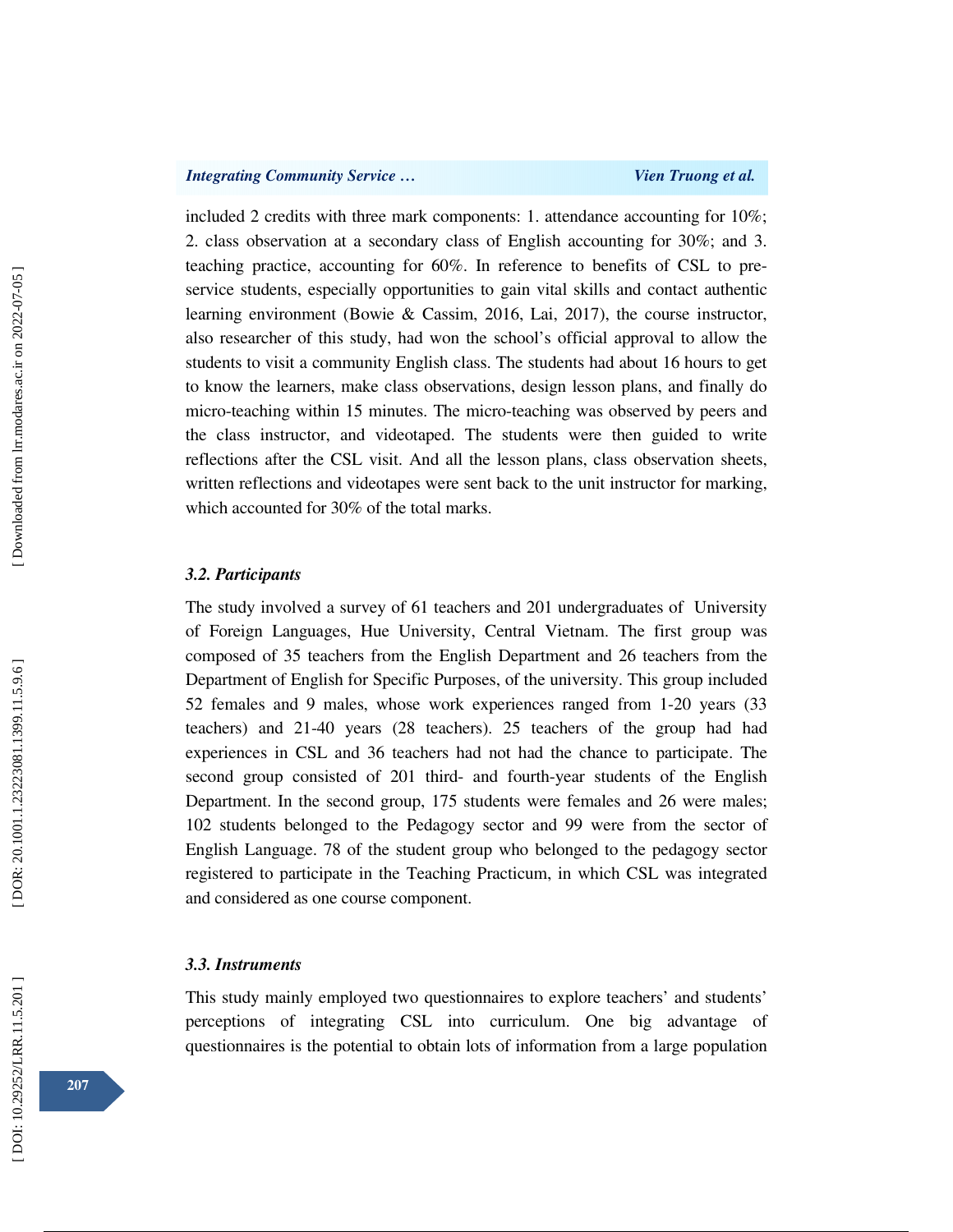(Wheatley, 2009). Another benefit of questionnaires is that they can be used to collect information concerning attitudes, perceptions or opinions that was not straightforward to observe (McMilan & Schumacher, 2001). That is why questionnaires were used in the current study. The questionnaire for teachers included 34 close-ended items categorized into 5 categories, namely, (1) perceptions about CSL, (2) role of the school, (3) benefits for teachers, (4) benefits for students, and (5) feasibility of CSL integration. The items were arranged on a 5 point Likert scale from strongly disagree (1) to strongly agree (5). The questionnaire for students included 47 close-ended items categorized into 6 categories and also arranged on a 5-point Likert scale. Categories 1-5 had similar number of items and content to those in the teachers' questionnaire, and were administered to 201 students in order to gain data on students' perceptions of CSL and CSL-integrated curriculum. Category 6 included 13 items similar to Category 4 in terms of number and content. The only difference was in the wording of the items: whereas Category 4 focused on the students' perceived benefits of CSL and CSL-integrated curriculum, Category 6 emphasized the students' responses to benefits after implementing the CSL-integrated course. Only 78 students who got involved in the CSL-integrated course were requested to respond to Category 6 of the students' questionnaire. Table 1 shows the question framework of the two questionnaires:

### **Table 1**

| Questionnaire   | Category ( <i>items</i> )                | Description                                |
|-----------------|------------------------------------------|--------------------------------------------|
|                 | 1. Perception<br>CSL.<br>about           | Necessity of CSL and CSL-integrated        |
| For teachers    | $(5 \text{ items}: 1 > 5)$               | curriculum at higher education level       |
| students<br>and | $2^{1}$<br>Role<br>school<br>of<br>the   | Tasks performed by the school in making    |
| $(n = 262)$     | $(5 \text{ items: } 6 > 10)$             | CSL-integrated<br>CSL<br>curriculum<br>and |
|                 |                                          | possible                                   |
|                 | 3.<br><b>Benefits</b><br>for<br>teachers | Teachers' and students' perceived benefits |
|                 | $(5$ items: $11 > 15$ )                  | for teachers in integrating CSL into       |
|                 |                                          | curriculum                                 |
|                 | <b>Benefits</b><br>for<br>students<br>4. | Teachers' and students' perceived benefits |
|                 | $(13$ items: $16 > 28$ )                 | for students in integrating CSL into       |
|                 |                                          | curriculum                                 |
|                 | 5.<br>Feasibility<br>CSL.<br>οf          | Conditions and requirements for CSL-       |
|                 | integration                              | integrated courses to be set up and        |
|                 | $(6$ items: $29 > 34)$                   | managed                                    |
|                 |                                          |                                            |
| For<br>students | 1. Benefits<br>students<br>for           | Benefits gained by the students after      |
| $(n=78)$        | $(13$ items: $35 > 47$ )                 | implementing the CSL-integrated course     |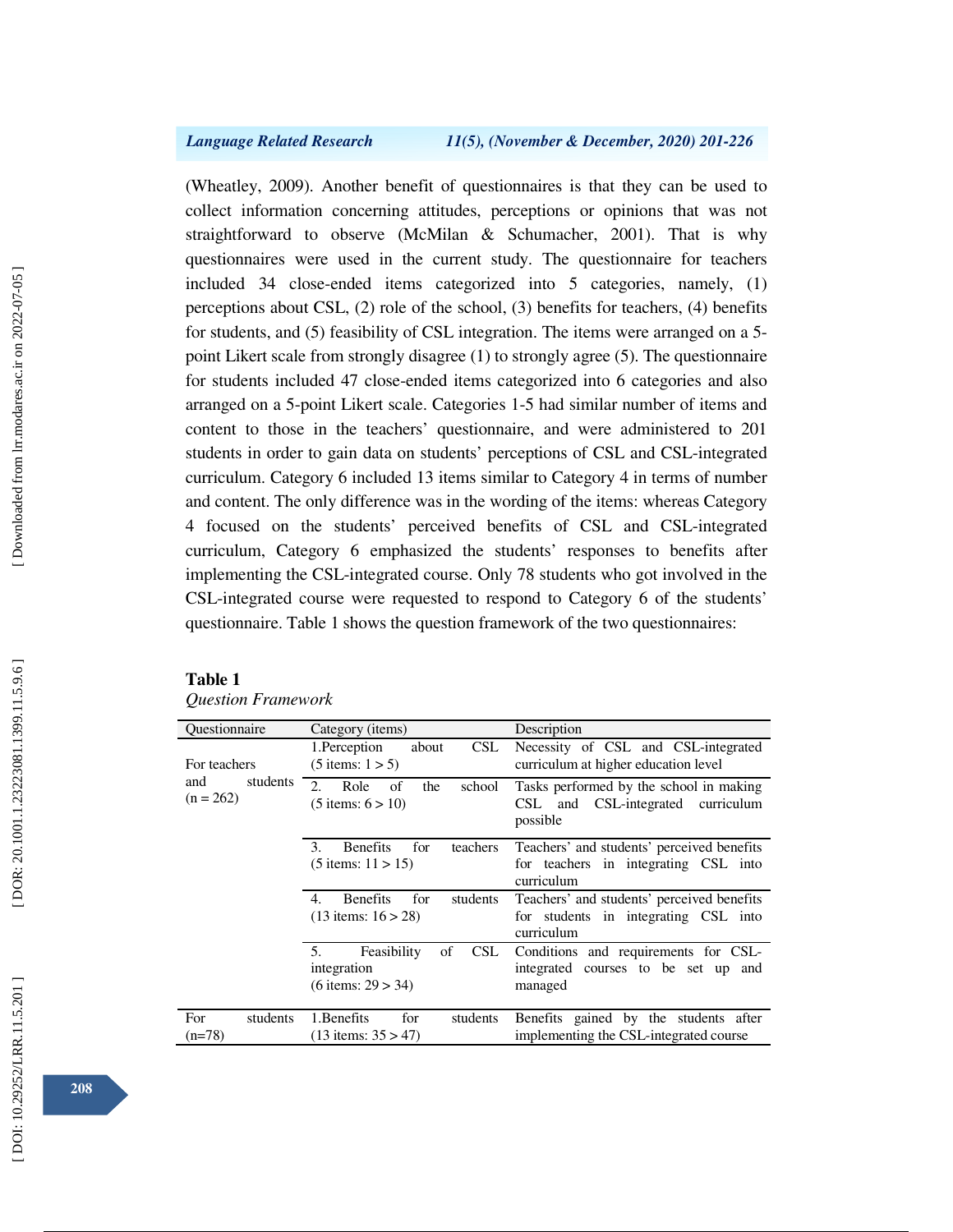Besides, in order to gain more ideas from EFL teachers, who are among essential constituencies to make CSL possible, in the final part of teachers' questionnaire, there were two open-ended questions regarding: 1/challenges both teachers and students may encounter, and 2/ their suggestions related to CSL and/or the CSLintegrated course. These two questions were also given to the students (n=78), who were participants in the CSL-integrated course. The open-ended questions aimed to gain qualitative data which were from respondents' thoughts and feelings (Schuman & Presser, 1979).

## *3.4. Procedure*

The questionnaires were first pilot-tested with 15 teachers and 15 students in the department. These participants were not involved in the main study, and the data collected was used for revising the questionnaires. After the pilot study, some items in the categories were linguistically refined to facilitate the participants' answers. The Cronbach Alpha values of the teacher and student questionnaires were .943 and .938, respectively.

The quantitative data from the participants' responses to the questionnaires were input into SPSS 22 for statistical analysis. After the teachers' and the students' responses through the five categories were compared, a quantitative analysis of independent variables of teachers' work experience and students' CSL implementation/non-CSL implementation was conducted through the five categories to see if there were similarities or differences in CSL and CSL integration into curriculum within each group of participants.

Qualitative data collected from the open-ended questions were analyzed following content analysis approach deductively and inductively, involving both classifying related contents corresponding to identified themes (Polit & Beck, 2012; Chau & Truong, 2019) and coding, creating themes, and sub-themes (Elo  $\&$ Kyngäs, 2008). Besides, frequency was added to each of the themes and sub-themes to make the qualitative data more objective (Becker, 1990; Hammersley, 2008). In the current questionnaire, two themes were provided by the researchers, namely, challenges for teachers and suggestions from teachers. The teachers' responses to these themes were inductively analyzed and classified into codes, sub-themes and frequency (See Table 8).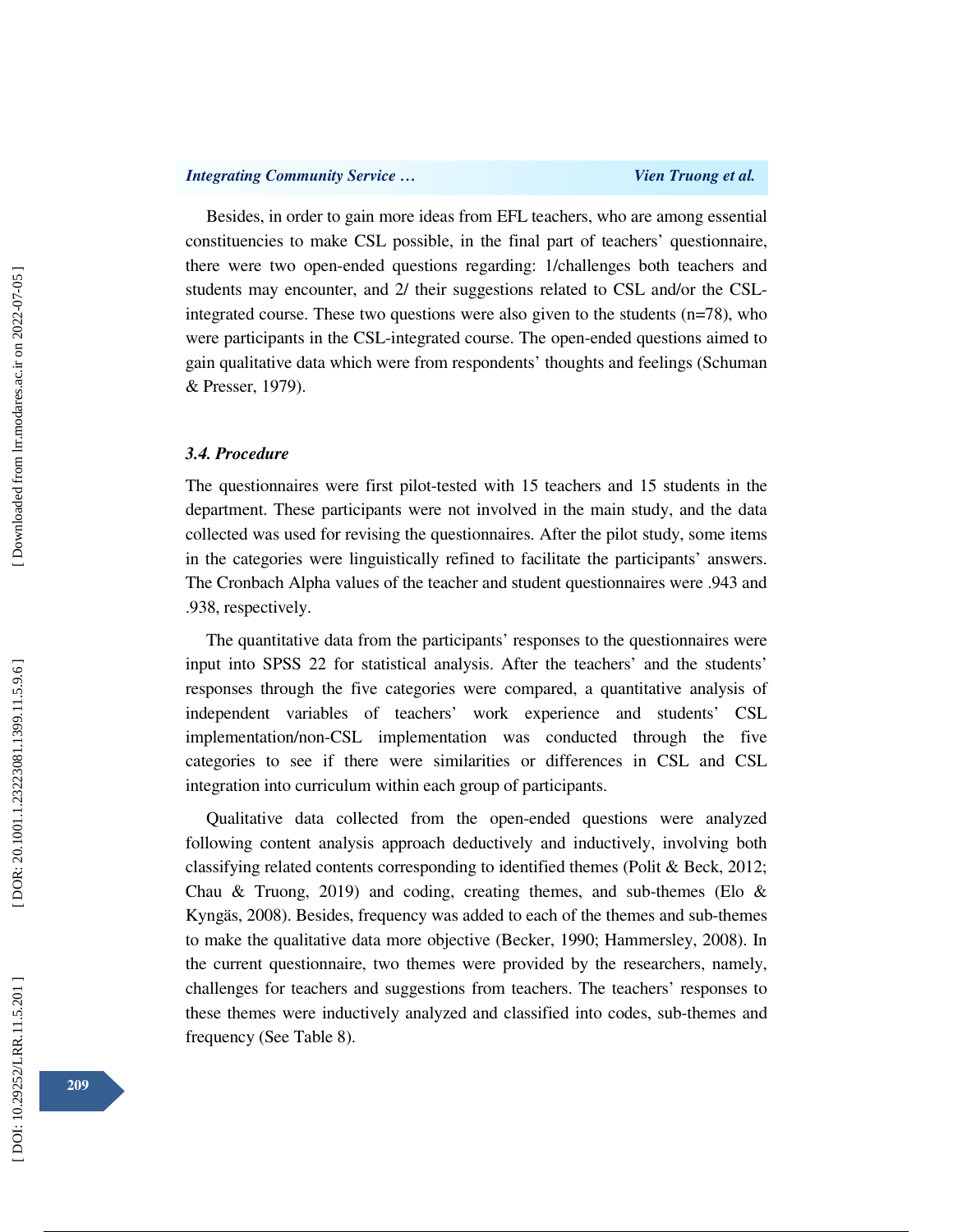### **4. Results**

*4.1. Teachers' and Students' Perceptions of CSL and Integrating CSL into University Curriculum* 

*4.1.1. Comparing teachers' and students' mean scores of the five surveyed categories* 

## **Table 2**

*Comparing Teachers' and Students' Categories in Integrating CSL into Curriculum* 

| Categories                                        |     |      | Teachers $(n=61)$ |       |    |      |          |      | Students $(n=201)$ |       |     |      |          |
|---------------------------------------------------|-----|------|-------------------|-------|----|------|----------|------|--------------------|-------|-----|------|----------|
| $(n=262)$                                         |     | M    | <b>SD</b>         | t     | df | p    | $\alpha$ | M    | <b>SD</b>          | t     | df  | p    | $\alpha$ |
| Perception<br>about CSL                           |     | 4.44 | .426              | 26.48 | 60 | .000 | .85      | 4.29 | .461               | 39.77 | 200 | .000 | .78      |
| Role of school                                    |     | 4.22 | .443              | 21.59 | 60 | .000 | .80      | 4.07 | .454               | 33.45 | 200 | .000 | .76      |
| <b>Benefits</b><br>teachers                       | for | 4.23 | .407              | 23.69 | 60 | .000 | .81      | 4.19 | .445               | 37.78 | 200 | .000 | .78      |
| <b>Benefits</b><br>students                       | for | 4.22 | .387              | 24.72 | 60 | .000 | .90      | 4.19 | .411               | 40.85 | 200 | .000 | .88      |
| Feasibility<br>integrating CSL<br>into curriculum | of  | 4.29 | .397              | 25.40 | 60 | .000 | .84      | 4.12 | .434               | 36.60 | 200 | .000 | .80      |

*Test value = 3* 

Table 2 shows that all the participants (n=262) who got involved in the research had positive attitudes towards the five categories of research, with the highest mean score of 4.44 (necessity of CSL from teachers' perspective) and with the lowest one of 4.07 (role of school in CSL from students' perspective). However, the mean scores of the five categories from the teachers were generally higher than those from the students. Two categories receiving strongest support from the teachers included the necessity of integrating CSL into the curriculum (M=4.44), and feasibility of integrating CSL into curriculum. The strongest support received from the students included the necessity of integrating CSL into the curriculum (M=4.29) and benefits for teachers  $(M= 4.19)$  and for students  $(M= 4.19)$  when integrating CSL into the curriculum.

*4.1.2. Perception of CSL*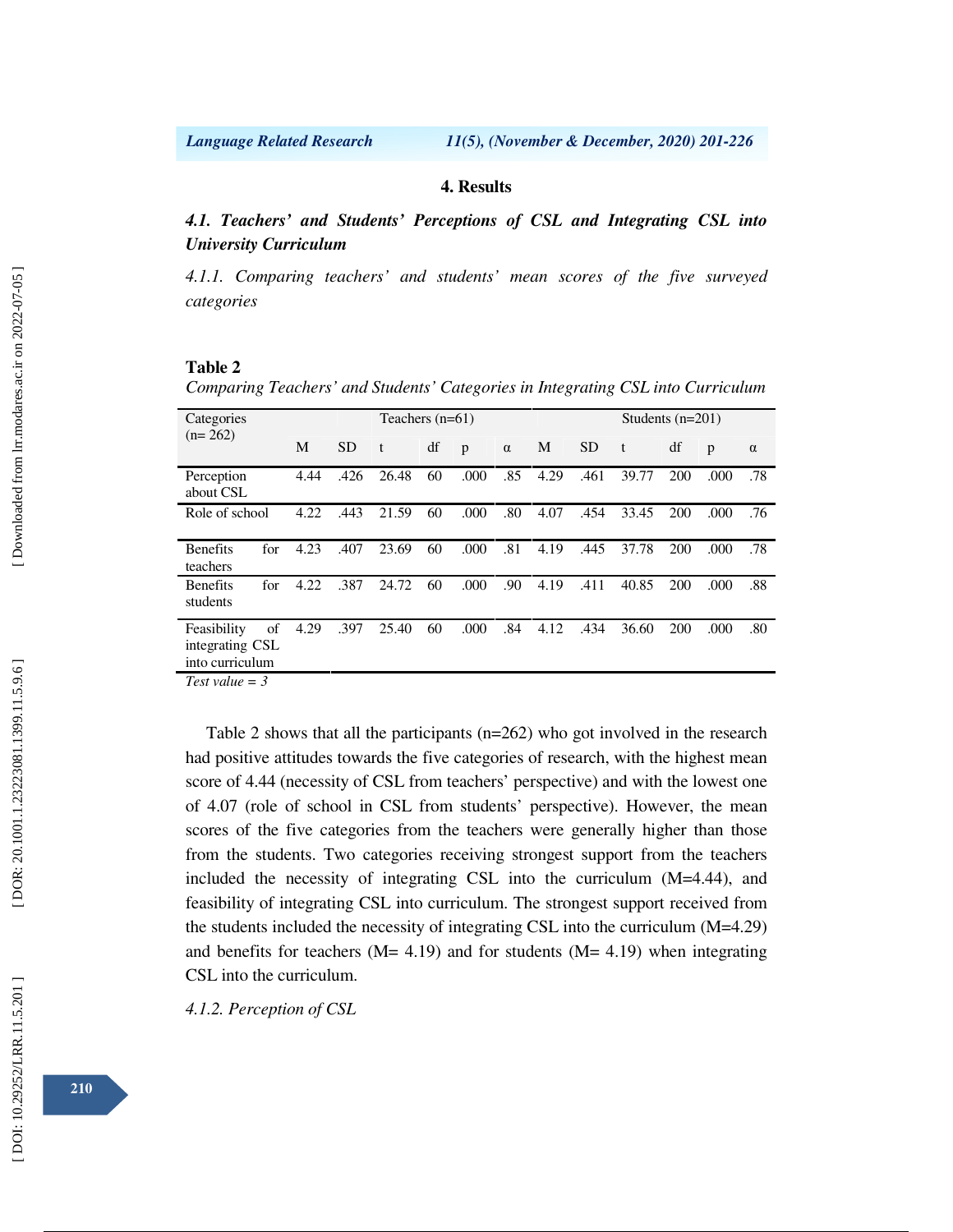## **Table 3**

*Teachers' and Students' Perception of the Necessity of CSL* 

| <b>Statements</b><br>$(n=262)$                                                                                  |      | Teachers $(n=61)$ |      | Students $(n=201)$ |  |
|-----------------------------------------------------------------------------------------------------------------|------|-------------------|------|--------------------|--|
|                                                                                                                 | M    | <b>SD</b>         | M    | <b>SD</b>          |  |
| 1. CSL is a pedagogical methodology that brings schools<br>closer to society.                                   | 4.52 | .537              | 4.25 | .590               |  |
| 2. CSL is a strategy that links theory to practice.                                                             | 4.55 | .534              | 4.36 | .568               |  |
| 3. CSL is an educational way of experiencing that helps<br>grasp knowledge through personal experiences.        | 4.45 | .534              | 4.37 | .651               |  |
| 4. CSL helps make teaching and learning effective via<br>situations related to students' expertise.             | 4.37 | .520              | 4.21 | .675               |  |
| 5. CSL is a good method that assists students to get<br>closer to community and with a sense of responsibility. | 4.47 | .566              | 4.29 | .645               |  |

As can be seen from Table 3, the mean scores of all the items from the teachers were higher than those from the students. The statement regarding CSL as a strategy that links theory with practice received the strongest support from the teachers (M=4.55), whereas the statement emphasizing CSL as a way of experiential learning that helps students grasp knowledge through personal experiences had the strongest support from the students (M=4.37). However, both teachers and students showed less strong support for the idea that CSL helps make teaching and learning effective via situations related to students' expertise (M=4.37 and M=4.21, respectively).

*4.1.3. Roles of school* 

### **Table 4**

### *Roles of School in Integrating CSL into Curriculum*

| <b>Statements</b><br>$(n=262)$                                                                                     | <b>Teachers</b><br>$(n=61)$ |           | <b>Students</b><br>$(n=201)$ |           |
|--------------------------------------------------------------------------------------------------------------------|-----------------------------|-----------|------------------------------|-----------|
|                                                                                                                    | M                           | <b>SD</b> | M                            | <b>SD</b> |
| 1. School needs to have consistent strategies in linking school to<br>society.                                     | 4.33                        | .510      | 4.07                         | .629      |
| 2. School needs to have a more comprehensive network of<br>evaluating the combination between theory and practice. | 4.28                        | .585      | 4.03                         | .620      |
| 3. School needs to have a body to handle CSL activities in the<br>whole school.                                    | 4.20                        | .605      | 4.14                         | .628      |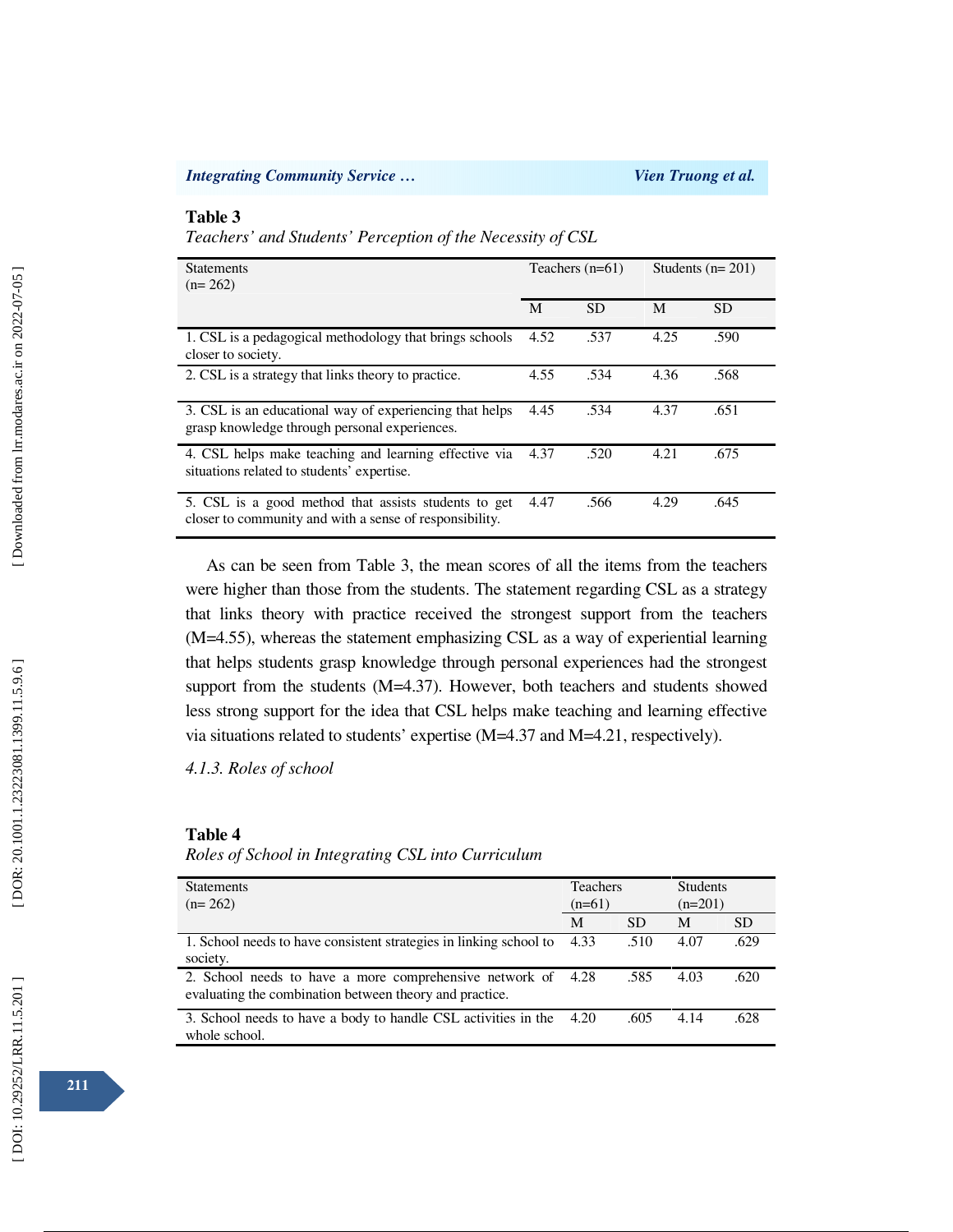*Language Related Research 11(5), (November & December, 2020) 201-226*

| <b>Statements</b><br>$(n=262)$                                                                   | <b>Teachers</b><br>$(n=61)$ |           | <b>Students</b><br>$(n=201)$ |           |
|--------------------------------------------------------------------------------------------------|-----------------------------|-----------|------------------------------|-----------|
|                                                                                                  | M                           | <b>SD</b> | M                            | <b>SD</b> |
| 4. School may use CSL to facilitate the implementation of the 4.05<br>learner-centered approach. |                             | .723      | 4.17                         | .652      |
| 5. School may use CSL to have products that are relevant to 4.27<br>needs of society.            |                             | .516      | 3.95                         | .650      |

Table 4 clearly shows the teachers' and the students' responses to the role of the school in integrating CSL into the curriculum. The teachers had strong support for the school to employ a consistent strategy of bringing school closer to society (M=4.33), whereas the students focused on the idea of learner-centeredness in CSL implementation (M=4.17). This idea, on the contrary, received the least strong support from the teachers (M=4.05).

### *4.1.4. Benefits for teachers and students when integrating CSL into curriculum*

Regarding the benefits that CSL offers for teachers, the quantitative data shows that the teachers supported most positively the idea that CSL is an opportunity for teachers to understand more about roles and impacts of this educational method (M=4.30), whereas the students had the strongest support for the idea that CSL is an opportunity for teachers to contact reality in the community so as to supplement their subject area knowledge and profession (M=4.33). Concerning the category of perceived benefits that CSL offers for students, both the teachers and the students had strong support for the idea that CSL helps students have opportunities to get closer to the community, people of different walks of life, and improve civil responsibility (M=4.38 and M=4.32, respectively).

## *4.1.5. Feasibility of integrating CSL into curriculum*

### **Table 5**

*Feasibility of Integrating CSL into School Curriculum* 

| <b>Statements</b><br>$(n=262)$                                                                                        | <b>Teachers</b><br>$(n=61)$ |           | <b>Students</b><br>$(n=201)$ |           |
|-----------------------------------------------------------------------------------------------------------------------|-----------------------------|-----------|------------------------------|-----------|
|                                                                                                                       | M                           | <b>SD</b> | M                            | <b>SD</b> |
| 1. School needs to have a strategy of educational organization 4.17<br>towards a model of CSL all through the school. |                             | .526      | 3.94                         | .617      |
| 2. There needs to be a policy to support CSL in terms of 4.25<br>administration, finance, and means.                  |                             | .508      | 4.13                         | .611      |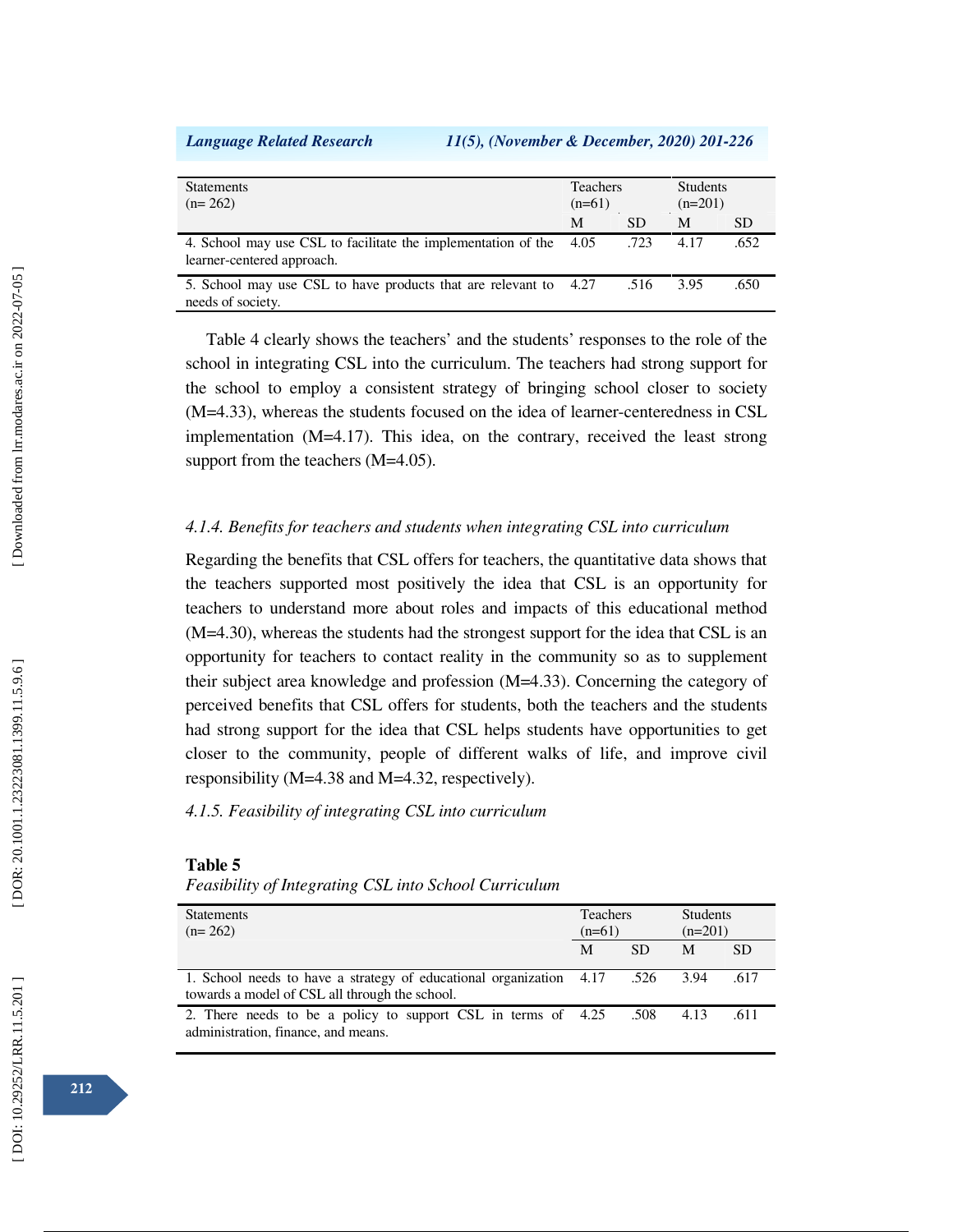| <b>Integrating Community Service</b>                                                           | <i>Vien Truong et al.</i>   |           |                              |      |  |
|------------------------------------------------------------------------------------------------|-----------------------------|-----------|------------------------------|------|--|
| <b>Statements</b><br>$(n=262)$                                                                 | <b>Teachers</b><br>$(n=61)$ |           | <b>Students</b><br>$(n=201)$ |      |  |
|                                                                                                | M                           | <b>SD</b> | M                            | SD   |  |
| 3. CSL should be included in the school curriculum with concrete<br>content.                   | 4.25                        | .541      | 4.12                         | .616 |  |
| 4. There should be a detailed and scientific plan to organize, keep<br>track of, and evaluate. | 4.35                        | .515      | 4.20                         | .594 |  |
| 5. CSL needs to be made known to all school staff and students.                                | 4.35                        | .515      | 4.13                         | .627 |  |
| 6. School and departments should set up stable CSL units for<br>students.                      | 4.47                        | .536      | 4.21                         | .621 |  |

It can be seen from Table 2 (*Comparing teachers' and students' mean scores of the five categories*) that the teachers had second strong support (M=4.29) for the Category of the feasibility of integrating CSL into curriculum, whereas this category received fourth strong support (M=4.12) from the students. Table 5 shows that both teachers and students supported the ideas that schools and departments were advised to set up stable CSL units for students (M=4.47 and M=4.21, respectively), and that they had a detailed and scientific plan to organize, keep track of, and evaluate CSL activities (M=4.35 and M=4.20, respectively). Besides, they also suggested that CSL had to be made known to all school staff and students  $(M=4.35$  and  $M=4.13$ , respectively).

*4.1.6. CSL in comparison with teachers' work experience* 

**Table 6** 

*CSL in Comparison with Teachers' Work Experience* 

| Category<br>Work | experience | Necessity<br>of CSL | - of<br>Role<br>school | <b>Benefits</b><br>for<br>teachers | Benefits<br>for<br>students | Feasibility of<br><b>CSL</b> |
|------------------|------------|---------------------|------------------------|------------------------------------|-----------------------------|------------------------------|
| $(n=61)$         |            |                     |                        |                                    |                             |                              |
| $1-20$ years     | M          | 4.30                | 4.05                   | 4.26                               | 4.18                        | 4.11                         |
| $(n=33)$         | <b>SD</b>  | .576                | .510                   | .443                               | .439                        | .392                         |
| $21-40$ years    | М          | 4.50                | 4.23                   | 4.28                               | 4.35                        | 4.23                         |
| $(n=28)$         | SD         | .453                | .414                   | .443                               | .399                        | .485                         |

Table 6 shows the category of CSL and CSL-integrated course implementation in comparison with the teachers' work experience. Of the two age groups, the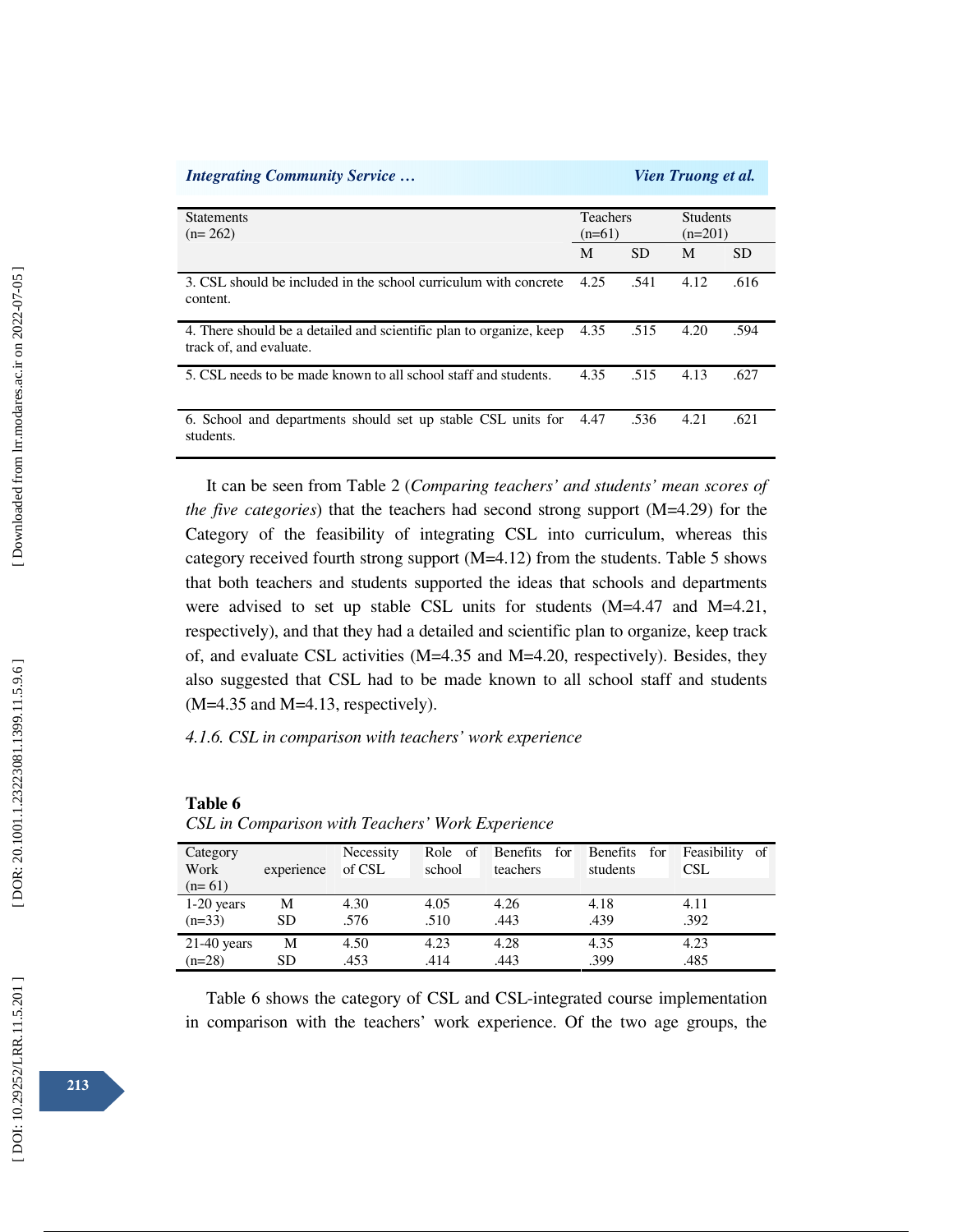groups whose age ranged from 21 to 40 had stronger support for all the five categories of research. The teachers of this age group had more remarkable support on areas of the necessity of CSL (M=4.50 vs. M=4.30), role of school (M=4.23 vs. M=4.05), and then benefits for teachers, benefits for students, and feasibility of CSL integration.

## *4.2. Attitudes of the Students Who Experienced the CSL-Integrated Course*

*4.2.1. Students' perceived benefits versus benefits after CSL implementation* 

### **Table 7**

*Students' Perceived Benefits from CSL and benefits after CSL Implementation* 

| <b>Statements</b><br>$(n = 279)$                                                                                                                                                          | Perceived Benefits<br>$(n=201)$ |           | <b>Benefits</b><br>after<br>implementation<br>$(n=78)$ |           |
|-------------------------------------------------------------------------------------------------------------------------------------------------------------------------------------------|---------------------------------|-----------|--------------------------------------------------------|-----------|
|                                                                                                                                                                                           | M                               | <b>SD</b> | M                                                      | <b>SD</b> |
| 1. CSL helps / helped students to apply subject area<br>knowledge and improve their profession.                                                                                           | 4.19                            | .674      | 4.29                                                   | .686      |
| 2. CSL assists / assisted students to experience authentic<br>classroom activities.                                                                                                       | 4.18                            | .662      | 4.27                                                   | .696      |
| 3. CSL brings / brought students to get closer to community,<br>people of different walks of life, and improve civil<br>responsibility.                                                   | 4.32                            | .600      | 4.41                                                   | .673      |
| 4. CSL gives / gave students opportunities to polish<br>communication skills, leadership, guiding, and skills of<br>problem solving.                                                      | 4.35                            | .590      | 4.39                                                   | .570      |
| 5. CSL helps / helped students with opportunities for<br>interaction to develop their profession effectively.                                                                             | 4.20                            | .700      | 4.27                                                   | .638      |
| 6. CSL helps / helped students with opportunities to develop<br>their personal perceptions on their subject area and<br>profession in the future, and on their learners and<br>community. | 4.27                            | .545      | 4.42                                                   | .610      |
| 7. CSL helps / helped students with opportunities to evaluate<br>an activity or a phenomenon in a many-sided way.                                                                         | 4.12                            | .600      | 4.28                                                   | .682      |
| 8. CSL helps / helped students with opportunities to do<br>teamwork with colleagues.                                                                                                      | 4.24                            | 0.61      | 4.33                                                   | .696      |
| 9. CSL makes / made students more aware of and more<br>responsible for other school subjects to serve their<br>profession after graduation.                                               | 4.23                            | .614      | 4.49                                                   | .503      |
| 10. CSL enables / enabled students both to cultivate their<br>subject area knowledge and to practice their home class<br>teacher skills.                                                  | 4.05                            | .716      | 4.26                                                   | .653      |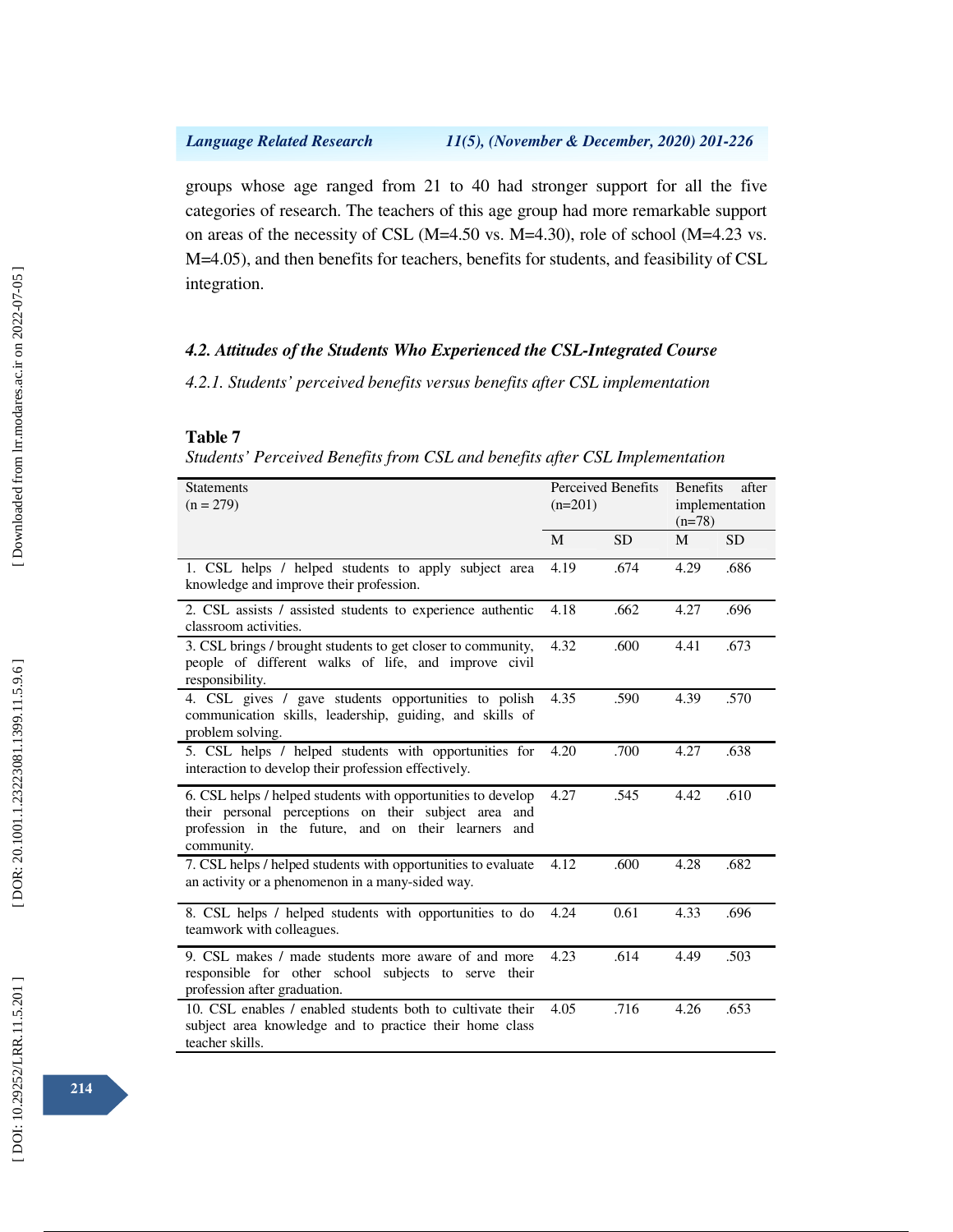| <b>Integrating Community Service</b>                                                                               |            |                    | <i>Vien Truong et al.</i>                              |           |
|--------------------------------------------------------------------------------------------------------------------|------------|--------------------|--------------------------------------------------------|-----------|
| <b>Statements</b><br>$(n = 279)$                                                                                   | $(n=201)$  | Perceived Benefits | <b>Benefits</b><br>after<br>implementation<br>$(n=78)$ |           |
|                                                                                                                    | M          | <b>SD</b>          | M                                                      | <b>SD</b> |
| 11. CSL encourages / encouraged students step by step<br>realize that serving others is happiness.                 | 4.05       | .719               | 4.37                                                   | .584      |
| 12. In CSL students are / were guided to do CSL activities<br>through course descriptions.                         | 4.08       | .631               | 4.41                                                   | .591      |
| 13. In CSL students are / were kept track of carefully and<br>evaluated objectively through an organized CSL plan. | 4.14       | .671               | 4.38                                                   | .629      |
| Category mean score                                                                                                | $M = 4.18$ |                    | $M = 4.32$                                             |           |

Students' benefits after CSL implementation versus students' perceived benefits are showed in Table 7. The students' benefits after CSL implementation (M=4.32) were found to be more positive than their perceived ones (M=4.18). The students who got involved in the course had more positive support for all the 13 aspects in the category in comparison with the students who did not participate in the course. After the implementation, students revealed that they had opportunities to develop their personal perceptions on their subject area and profession in the future, and on their learners and community ( $M = 4.42$  versus  $M = 4.27$ ). They also got closer to the community, people of different walks of life, and improve civil responsibility (M= 4.41 versus M=4.32). Besides, the students had strong support for the idea that in the CSL-integrated course, they were guided carefully to do CSL activities through detailed course descriptions (M=4.41 versus M=4.08).

## *4.2.2. CSL in terms of students' CSL implementation/non-CSL implementation*

The statistical data shows the similarities and differences between the group of students' CSL implementation and the group of students' non-CSL implementation. Even though two groups of students stated positive support all through the five categories of research, the CSL implementation group's support revealed to be more positive than the non-CSL implementation group. Three categories that received more positive support from the CSL implementation group included the necessity of CSL (M=4.47 vs. M=4.17), benefits of CSL for teachers (M=4.37 vs. M=4.06), and benefits of CSL for students (M=4.35 vs. M=4.07).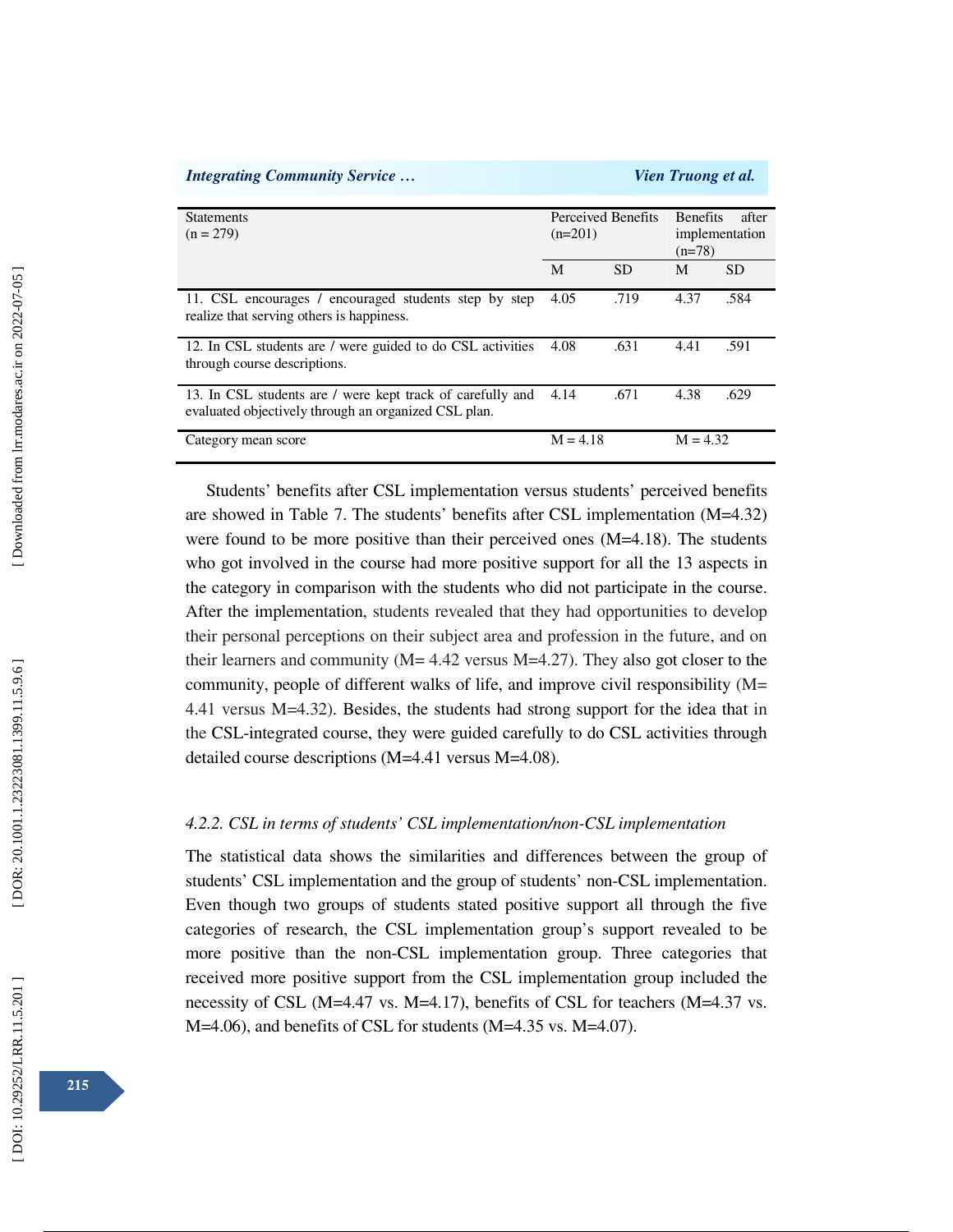### *4.3. Challenges and Suggested Solutions*

The following are the challenges and suggested solutions by the teachers and students when they responded to the final two open-ended questions in the survey.

Since open-ended questions were not obligatory, only 50 teachers responded to the two open-ended questions. Two themes were mentioned in the questionnaire, namely, challenges for teachers and suggestions from teachers. Their responses to these two themes were categorized into codes, sub-themes and frequency as follows.

### **Table 8**

*Teachers' Challenges and Suggestions* 

| <b>Themes</b> | Sub-themes  | Codes                                                       | Freq. |
|---------------|-------------|-------------------------------------------------------------|-------|
|               | Perception  | - Little knowledge about CSL in the whole school            | 41    |
| Challenges    |             | - CSL: interest of the whole society, not only universities | 37    |
| for teachers  |             |                                                             |       |
|               |             |                                                             |       |
|               |             |                                                             |       |
|               | Conditions  | - Heavy work load at school                                 | 36    |
|               | CSL.<br>for | - Time constraints                                          | 38    |
|               | feasibility | - (Lack of) school policy for CSL & CSL curriculum          | 25    |
|               |             | development                                                 |       |
|               |             | - (Lack of) school/department bodies responsible for CSL    | 28    |
|               |             | $\&$ CSL curriculum                                         | 20    |
|               |             | - Lack of CSL projects or CSL sites                         |       |
| Suggestions   | CSL.        | - Making CSL known to the whole school                      | 44    |
| from teachers | Awareness   | - CSL as a school educational approach                      | 42    |
|               | Preparation | - A consistent policy on CSL in school                      | 30    |
|               |             | - Collaboration between school and departments              | 26    |

Most of the teachers shared the challenges related to teachers' perceptions of CSL and CSL integration. Above all, the question of the necessity of CSL should be dealt with seriously and convincingly among management staff. One teacher said "*This concept should be made known to all people in the school through seminars, workshops and conferences*." Also, heavy academic load at school and time constraints prevented the teachers from thinking of CSL and handling CSL activities. Consequently, the teachers worried about how to make CSL-integrated curriculum feasible and sustainable. Therefore, they suggested that CSL needed to become an educational approach in the school policy for implementation across disciplines, and there should be units responsible for CSL at all levels in the school.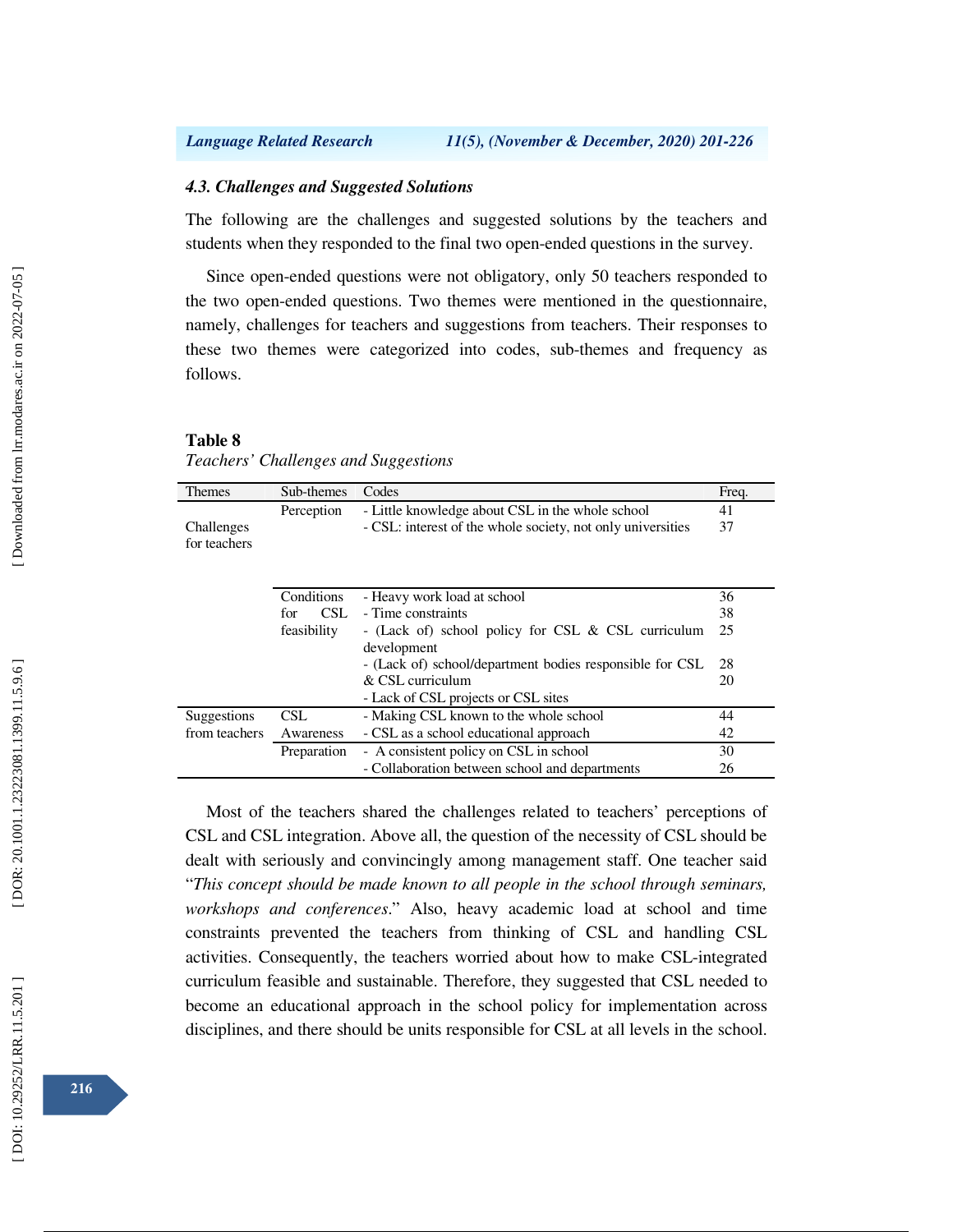One teacher suggested "*Looking for CSL sites and doing needs analysis for CSL in the community on a collaborative and regular basis was among the suggestions made by most of the teachers.*"

Only 65 students responded to the two open-ended questions in the survey. Their responses were coded and categorized into themes and sub-themes as follows.

### **Table 9**

*Students' Challenges and Suggestions* 

| <b>Themes</b>                                         | Sub-themes      | Codes                                                         | Freq. |
|-------------------------------------------------------|-----------------|---------------------------------------------------------------|-------|
| Challenges for<br>students<br>after<br>implementation | Perception      | - Little or no knowledge about CSL                            | 65    |
|                                                       | Implementation  | - Improper time arrangement for CSL course $\&$<br>activities | 26    |
|                                                       |                 | - Guidelines: not detailed                                    | 15    |
|                                                       |                 | - CSL sites: far from school                                  | 30    |
|                                                       |                 | - CSL sites: not well-equipped                                | 25    |
| Suggestions                                           | CSL awareness   | - Making CSL known to all teachers and students               | 59    |
| students<br>from                                      |                 | - Creating similar CSL-integrated courses                     | 40    |
| after                                                 | <b>Measures</b> | - Organizing seminars/conferences on CSL                      | 40    |
| implementation                                        |                 | - Making tasks in phases of CSL class visit more<br>detailed  | 29    |

The students said they also faced the challenge of having received very little knowledge and information about CSL before implementing the CSL-integrated course. During the implementation, they encountered such obstacles as time arrangement, transport, and distance between school and CSL sites. They also needed more concern and support from course instructors and the school staff. One student said "*Limited and poor equipment at the CSL sites was also a real challenge to make CSL classes effective*." Regarding further suggestions, most of the students said that CSL should be included in the school curriculum across disciplines thanks to its significance and benefits. Concerning CSL activities, one student said "*More detailed guidelines for post-observation activities during CSL visit should to be provided to make teaching practice experiences better and more authentic*."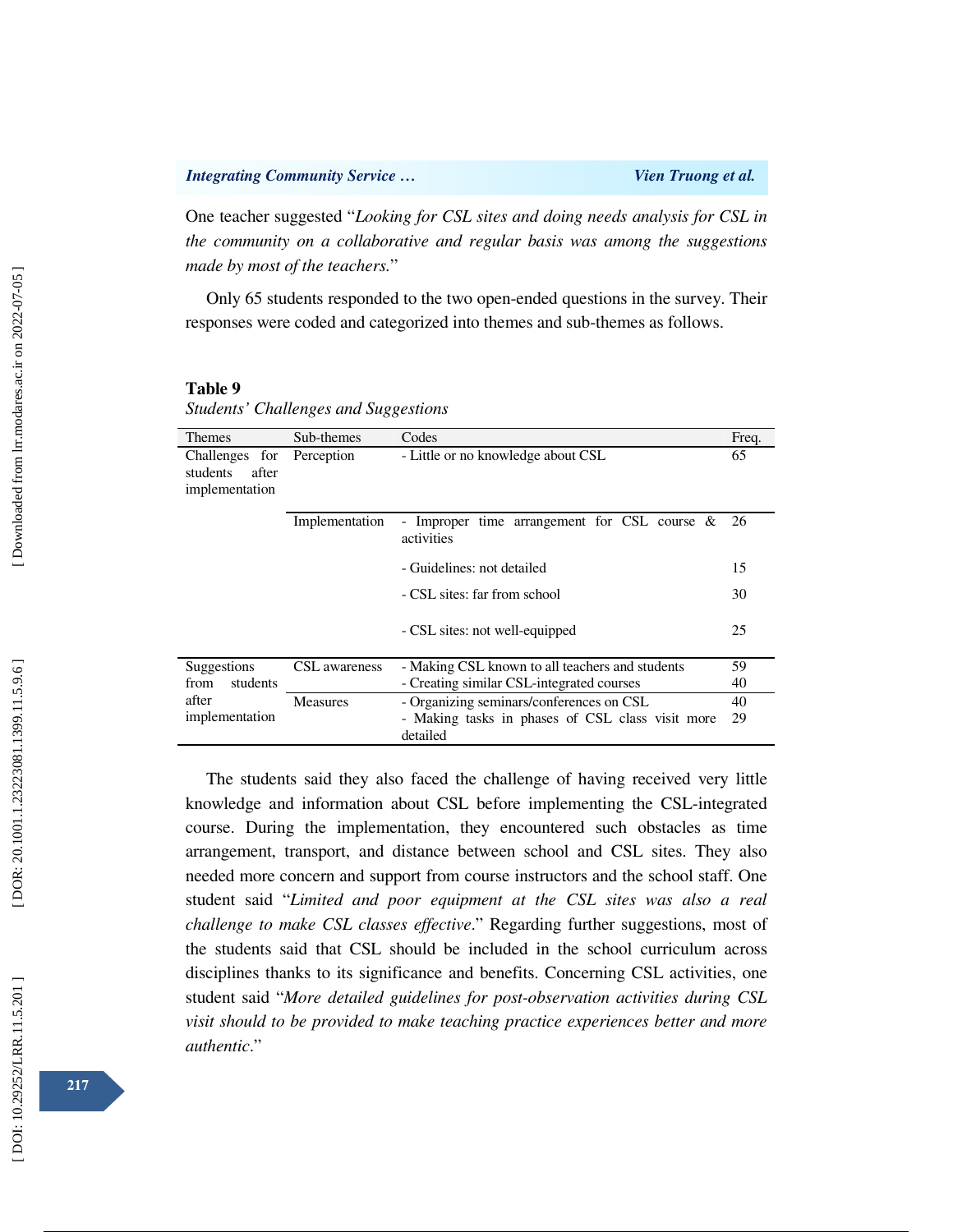### **5. Discussion**

The researchers learned from analysis of the data related to Research Question 1 that all the participants had strong support for all the five categories of the research, especially the necessity of CSL. Undoubtedly, all the participants were in favor of the practical aspect of CSL and agreed that CSL is really a pedagogical approach that provides experiential learning and helps students link course materials with realworld experience. The finding confirms the study by Cook (2008), and is particularly important and meaningful in the Vietnamese higher education context where CSL is still rather new and needs more scientific and practical foundations for consideration and implementation. Besides, both the teachers and the students, especially more experienced teachers and students who experienced CSL-integrated course instruction, had strong support for the idea that CSL brings theory closer to practice and helps students grasp knowledge through personal experiences (Table 6). They were strong supporters of integrating CSL into curricula. The skills and practical experience which students gain from CSL can increase their employability later (Raitskaya & Tikhonova, 2019). The findings related to vital benefits gained by the students show to support claims of Bowie and Cassim (2016), and Wade (1997) in the theoretical background. Additionally, CSL also assists the faculty to enhance their teaching ability, instructional productivity, and engagement in civic responsibility (Daniels, Patterson, & Dunston, 2010; Kinloch et al., 2015). Also, community members receive a great number of benefits from CSL projects (Bowie & Cassim, 2016). The findings from this research totally help confirm these views by pointing out that in conducting CSL activities, university teachers have opportunities to gain insights into content, roles, and impacts of CSL, as well as to contact reality in community so as to supplement their subject area knowledge and profession. However, some reservations collected from open-ended questions and challenges among some teachers in relation to their perceptions of CSL and regarding CSL as a school pedagogical approach revealed that it took time to make this concept of integrating CSL into curriculum possible. More insights into the issue of CSL in terms of projects, CSL-integrated courses, and related empirical research studies from both international and local settings should be provided for CSL to be conceptualized and adopted as a pedagogical approach all through the school.

In relation to Research Question 2, the data showed the success of the CSLintegrated course both quantitatively and qualitatively. Table 7 showed the students' perceived benefits versus benefits after CSL implementation through category mean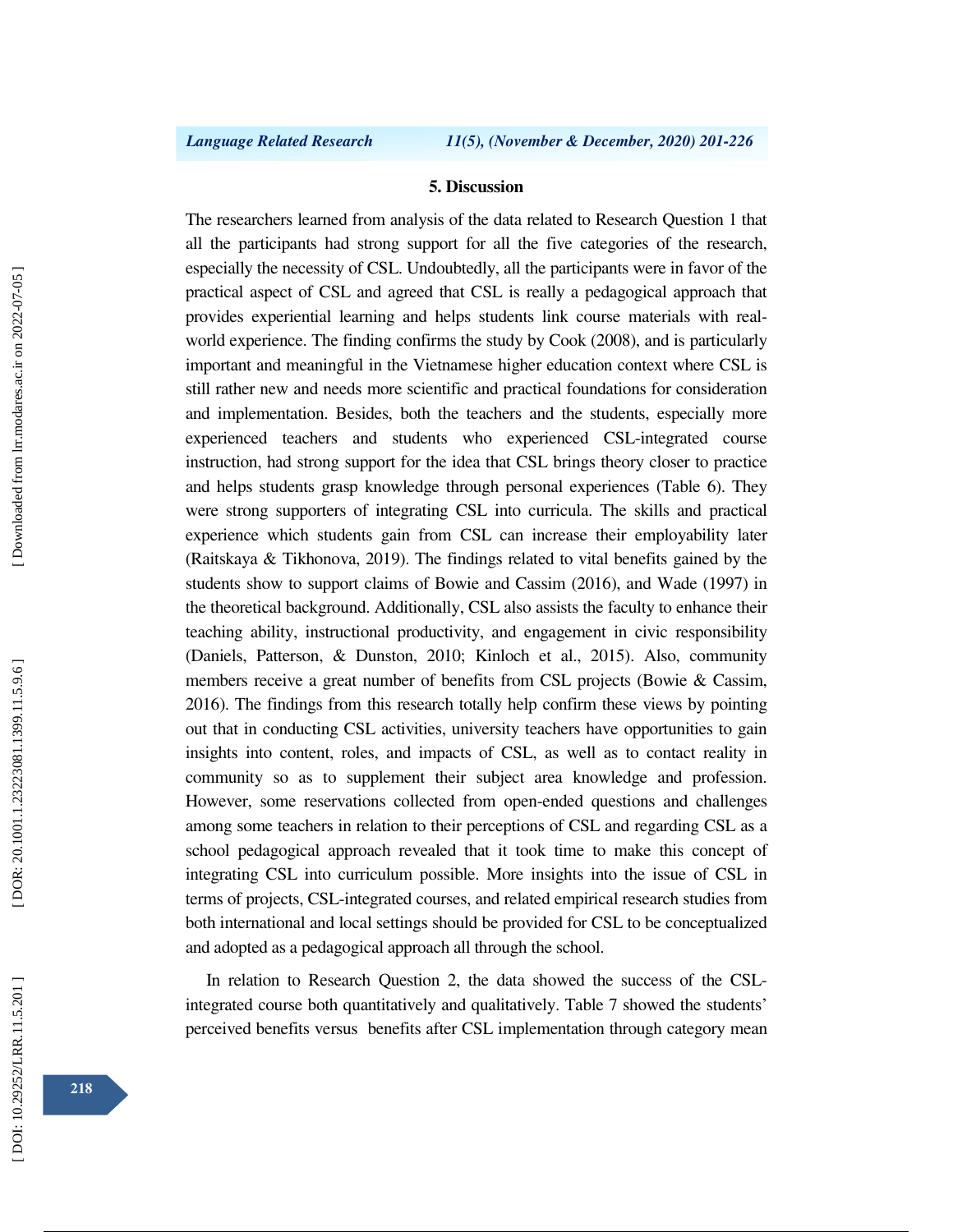## *Integrating Community Service ... Community Service ... Vien Truong et al.**Vien Truong et al.*

scores as well as mean scores of individual items in each category, which confirmed the positive attitudes of the students after the CSL-integrated course implementation. Three most important elements that made CSL successful included the elements of helping students realize their responsibility in learning to develop their profession in the future; getting closer to community people of different walks of life, improving their civil responsibility; and having opportunities to develop their perceptions on their subject area and profession in the future, and on their learners and community. The success of the CSL-integrated course was also due to the organization of the course through course descriptions and a detailed plan of monitoring and evaluation (Items 12 and 13 in Table 7). Moreover, data from open-ended questions showed more qualitative information about the 78 students' attitudes towards the CSLintegrated course in terms of awareness, challenges, and suggestions. This qualitative data analysis adds a more comprehensive picture to the role of CSL in assisting students to have opportunities to develop their qualities not only as students but also as teachers. Additionally, CSL possibility was confirmed by the students who experienced the CSL-integrated course in comparison with those who did not have any experience in this course (Table 7). These findings are also in harmony with those by Bender and Jordan (2007) and Kesten (2012) in the previous studies. It is then clear that the data analysis proves the feasibility of CSL-integrated courses in higher education context from the students' perspectives in Vietnam given the conditions necessary for the implementation mentioned in Table 5.

Regarding Research Question 3, the participants revealed a number of challenges that were categorized into sub-themes such as perceptions, preparation, implementation, and measures (Tables 8 and 9). Most of these challenges were mentioned by Barwani (2010). The most notable sub-theme is the perceptions of CSL by administrators, teachers and students in the school. This sub-theme substantially prevents CSL from being considered and realized into curriculum. The data analysis from Research Questions 1 and 2 proved that once CSL was introduced in an organized way and particularly experienced by the students, the implementation of CSL-integrated courses was totally possible thanks to the participants' CSL knowledge and determination. If this first challenge concerning perceptions is overcome successfully, the following three themes, together with suggested solutions, will serve as factors to modify it and keep a CSL-integrated course travel in the right direction. These suggested solutions by the participants,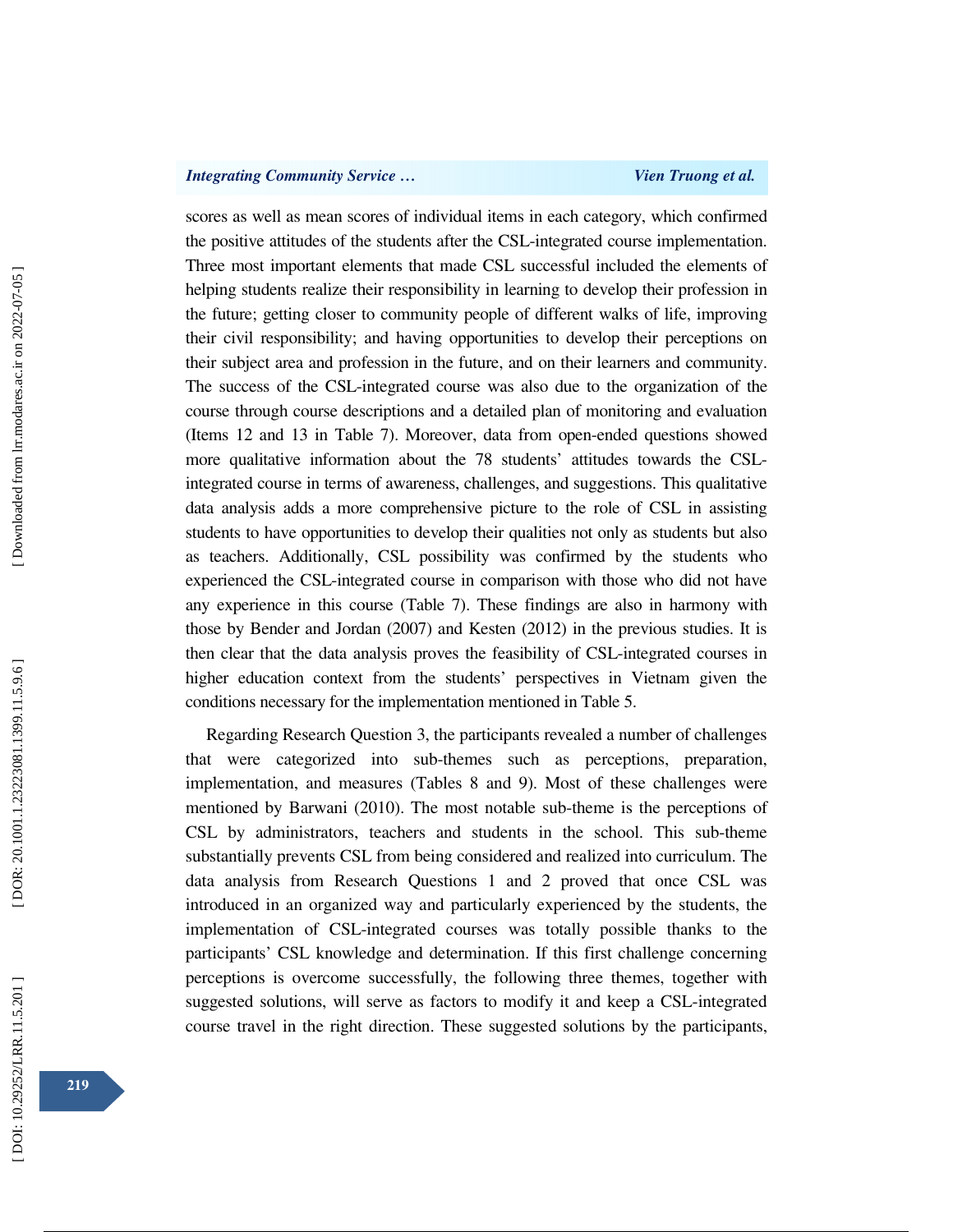which are practical and context-specific, will make the implementation of CSL more possible. For example, one of the challenges in the findings was looking for possible CSL sites, and doing needs analysis was supposed to be one good solution (Lai, 2017). These challenges belong to measures in the preparation and the administration stages that are essential for the sustainability of CSL.

## **6. Conclusion**

One of the main issues found from the findings is the positive attitudes towards CSL by the participants, especially those who were involved in CSL experiences. Since CSL is still a new teaching approach in Vietnam, reservations, even negative views are a reality among those who have neither heard about nor had a chance to experience it. To deal with this issue, CSL and CSL experiences, especially successful CSL-integrated course implementations and related empirical research studies all through the world and in Vietnam should be introduced and shared in seminars, workshops, and conferences. If school administrators, teachers and students all have positive attitudes towards CSL, then CSL-integrated curricula all through disciplines will just be a matter of time.

Another issue arisen from the findings is how to implement a CSL-integrated course effectively in the higher education context where the application is in its initial stage. One recommendation is that there should be a consistent policy of regarding CSL as a pedagogical approach that can be materialized into curricula. CSLintegrated courses will be successful if they are offered in an organized way through steps from identifying CSL needs in the community and establishing CSL in curriculum, course description and keeping track, to reflections and evaluation. All constituencies including school and department administrators, faculty, students, and community members should be taken into consideration so that all CSL-integrated courses would be properly designed and the instruction successfully carried out.

A final issue is related to the sustainability of CSL. In this case, all the challenges from the findings have to be considered. Looking for CSL sites, arranging time for managing and doing CSL activities on the part of teachers and students, and gaining support from school and faculty are among the challenges to be dealt with. One recommendation is that there should be collaboration among school administrative staff and departments to find ways so as to overcome these challenges, and this collaboration should be built on a regular yearly basis so that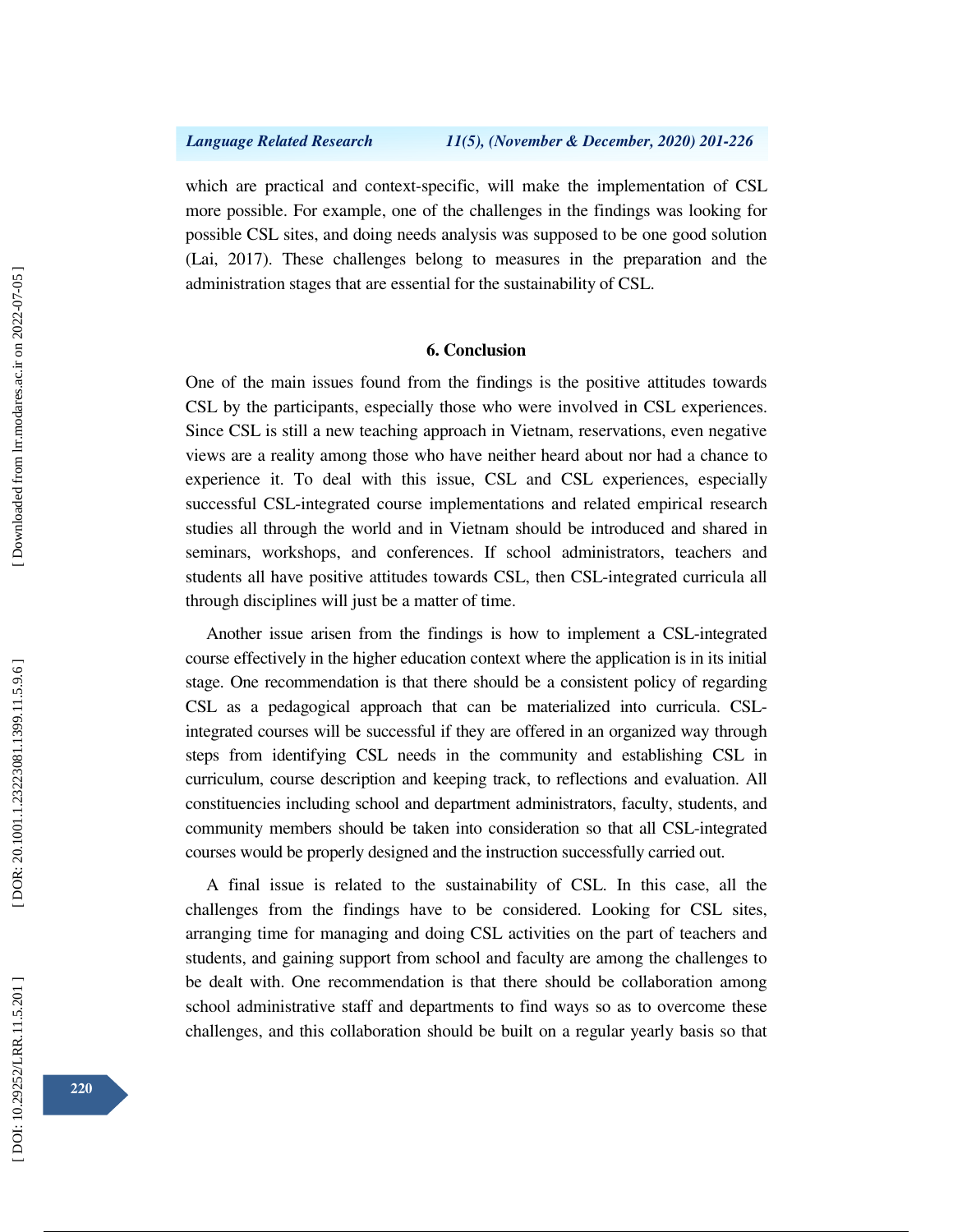CSL-integrated projects and courses are designed and conducted effectively and constantly through semesters.

In conclusion, the research study on integrating CSL into a course at University of Foreign Languages, Hue University, Central Vietnam is a manifestation of how CSL can be conceptualized as a pedagogical approach that benefits community members, students, teachers and schools. First, the results showed both teachers' and students' strong support for CSL and CSL-integrated course implementation. Teachers, especially, senior lecturers revealed more positive attitudes towards the CSLintegrated course implementation. Secondly, all the participants emphasized the important role of the school, the teaching staff, and other constituencies in making CSL-integrated classes feasible. Thirdly, the successful implementation of the CSLintegrated course indicated the feasibility of integrating CSL into university curricula. The research also dealt with teachers' reservations, challenges, as well as their suggestions so as to make the research focus more feasible and even sustainable. All of these main findings can be regarded as a good example of how CSL can be regarded as a pedagogical approach or method in higher education context.

This research study still has some limitations. First, it only focused on one discipline major and involved limited numbers of participants. Secondly, the scope of research was limited to one university. Therefore, the evidence should be considered suggestive rather than conclusive. New empirical research studies related to the research topic should be conducted more extensively with the involvement of more universities and discipline majors, and the engagement of more participants in terms of number and constituencies, in order to confirm the validity and reliability of the findings from this study, and to make CSL and CSLintegrated courses more practically realistic in higher education environments like Vietnam.

### **Disclosure statement**

No potential conflict of interest was reported by the authors.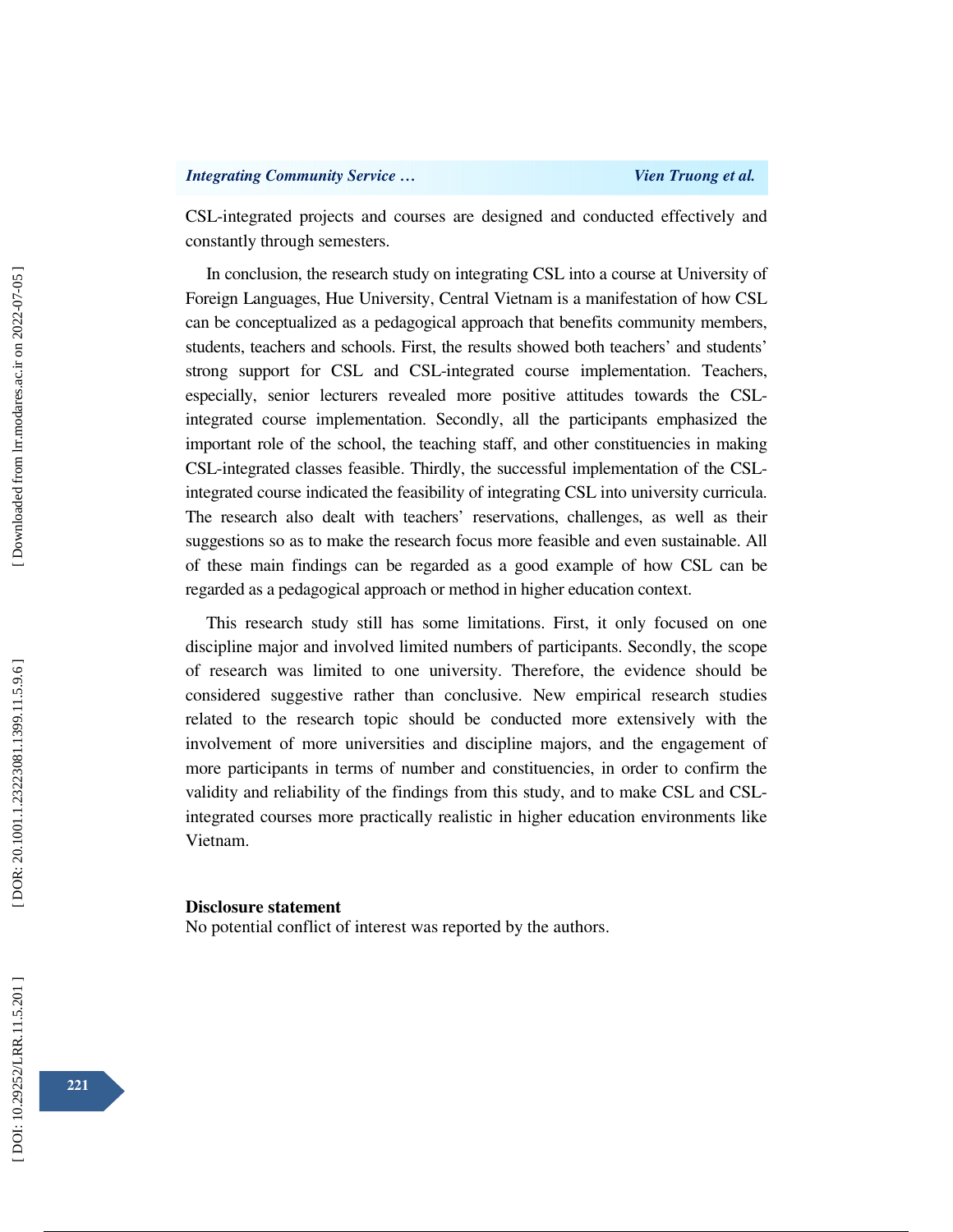### **References**

- Barwani, T. A., Mekhlafi, A. A., & Neisler, O. (2010). Addressing the challenges of cross-cultural understanding through service learning in higher education: the Oman experience. *Citizenship, Social and Economics Education*, *9*(3), 179-192. https://doi.org/10.2304/csee.2010.9.3.179
- Becker, H. S. (1990). Generalizing from case studies. In E. Eisner & A Peshkin (Eds.), *Qualitative inquiry in education: The continuing debate* (pp. 233-242), Teachers College Press.
- Bender, G., & Jordan, R. (2007). Student perceptions and attitudes about community service-learning in the teacher training curriculum. *South African Journal of Education*, *27*(4), 631-654.
- Bowie, A., & Cassim, F. (2016). Linking classroom and community: A theoretical alignment of service learning and a human-centered design methodology in contemporary communication design education. *Education and Change, 1*(1), 1- 23. http://doi.org/10.17159/1947-9417/2016/556
- Bringle, R. G., & Hatcher, J. A. (1996). Implementing service learning in higher education. *Journal of Higher Education*, 67 (2), 221-239. https://doi.org/ 10.1080/00221546.1996.11780257
- Butcher, J., Howard, P., Labone, E., Bailey, M., Smith, S. G., & Mcfadden, M. (2003). Teacher education, community service learning and student efficacy for community engagement. *AsiaPacific Journal of Teacher Education, 31* (2), 109- 124. https://doi.org/10.1080/13598660301612
- Butcher, J., Howard, P., McMenuman, M., &Thom, G. (2005). *Engaging community-service or learning? Benchmarking community service in teacher education*. Australian Government, Department of Education Science and Training: Commonwealth of Australia.
- Carney, T. M. (2004). Reaching beyond borders through service learning. *Journal of Latinos and Education, 3*, 267-271. https://doi.org/10.1207/s1532771doi :jle0304\_5
- Chambers, D. J., & Lavery, S. (2012). Service learning: A valuable component of pre-service teacher education. *Australian Journal of Teacher Education, 37* (4), 128-137. http://dx.doi.org/10.14221/ajte.2012v37n4.2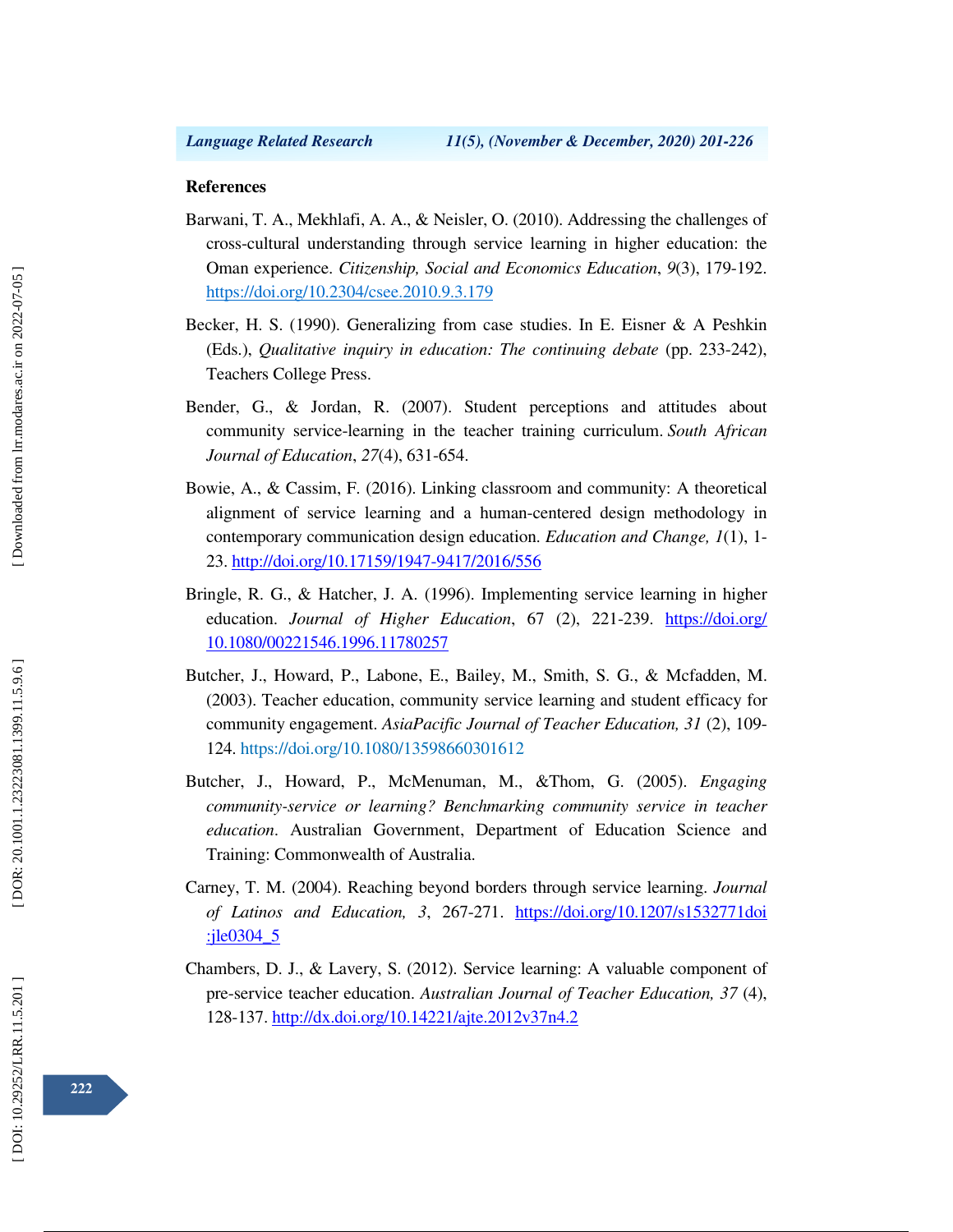- Chau, T. H. H., & Truong, V. (2019). The integration of intercultural education into teaching English: What Vietnamese teachers do and say. *International Journal of Instruction, 12*(1), 441-456. http://doi.org/10.29333/iji.2019.12129a
- Cook, A. S. (2008). Global dimensions in service learning: A collaborative grantwriting project. *International Education, 37* (2), 6-129.
- Cummings, C. K. (2000). John Dewey and the rebuilding of urban community: Engaging undergraduates as neighborhood organizers. *Michigan Journal of Community Service learning, 7* (1), 97-109.
- Daniels, K. N., Patterson, G. & Dunston, Y. (2010). Rules of engagement: A service learning pedagogy for pre-service teacher education. *Journal for Civic Commitment, 15*, 1-16. Retrieved from https://www.mesacc.edu/communitycivic-engagement/journals/rules-engagement-service-learning-pedagogy-preservice-teacher on November  $10^{th}$ , 2020.
- Darby, A., & Newman, G. (2014). Exploring faculty members' motivation and persistence in academic service-learning pedagogy. *Journal of Higher Education Outreach and Engagement, 18*(2), 91-120.
- Dewey, J. (1997). *Experience and education*. New York: Touchstone.
- Dinh, T. H. G., Nguyen, H. T., & Dao, T. M. T. (2017). *Applying service learning in teaching at Department of Tourism, Hue University*. Hue University Vietnam.
- Duff, P. A. (2007). Second language socialization as sociocultural theory: Insights and issues. *Language Teaching, 40*, 309-319. http://doi.org/10.1017/S0261444807004508
- Elo, S., & Kyngäs, H. (2008). The qualitative content analysis process. *Journal of Advanced Nursing, 62*(1), 107-115. https://doi.org/ 10.1111/j.1365-2648.2007. 04569.x
- Giles, D. E., & Eyler, J. (1994). Theoretical roots of service learning in John Dewey: Toward a theory of service learning. *Michigan Journal of Community Service learning, 1* (1), 77-85. Retrieved from https://digitalcommons.unomaha. edu/slceslgen/150/ on November  $10^{th}$ , 2020.
- Guariento, W., & Morley, J. (2001). Text and task authenticity in the EFL classroom. *ELT Journal, 55*(4), 347-353. https://doi.org/10.1093/elt/55.4.347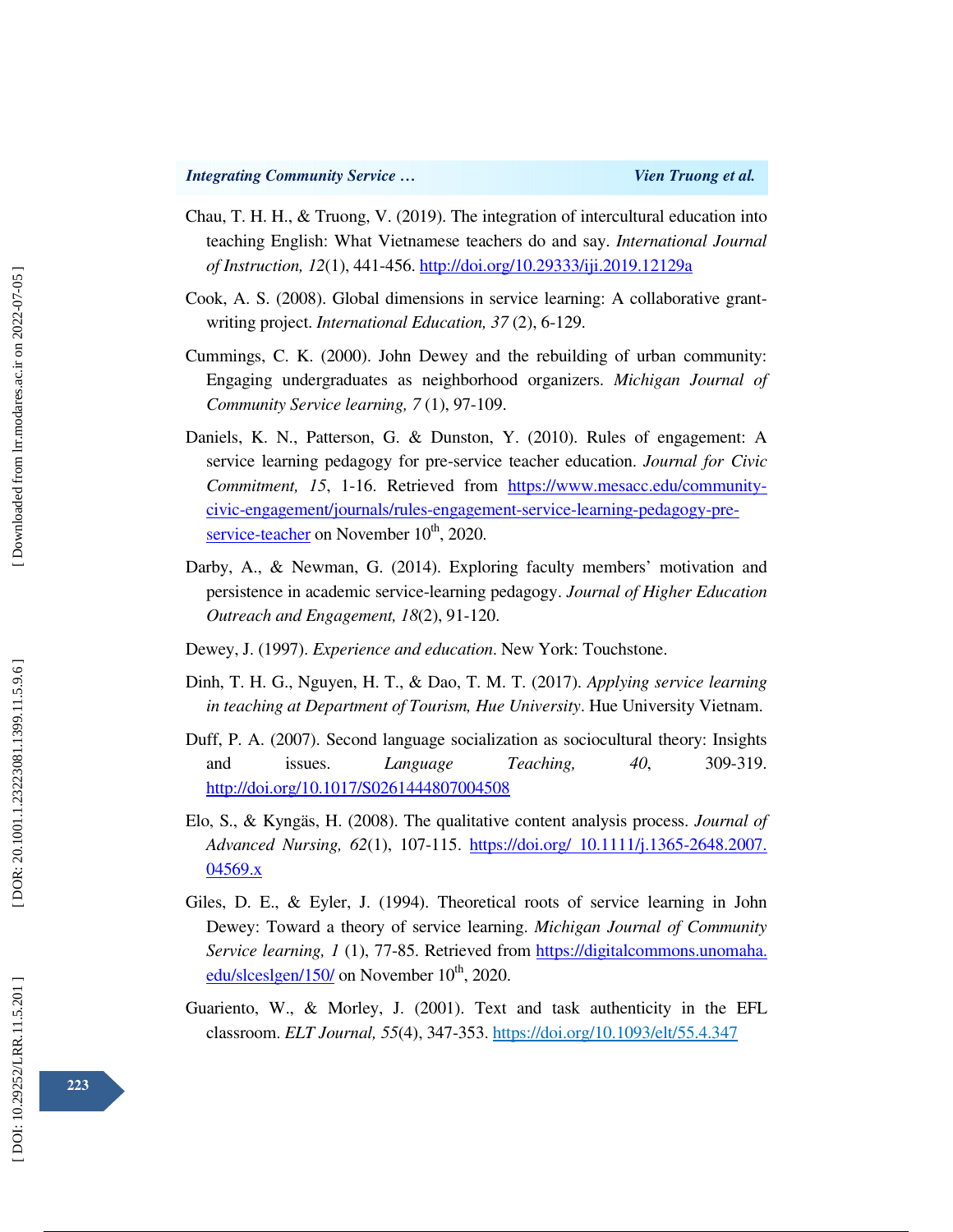- Hammersley, M. (2008). *Questioning qualitative inquiry: Critical essays*. London: Sage.
- Hart, S. (2006). Breaking literacy boundaries through critical service-learning: Education for the silenced and marginalized. *Mentoring and Tutoring, 14* (1), 17-32. https://doi.org/10.1080/13611260500432236
- Kaye, C. B. (2010). *The complete guide to service learning*. Minneapolis: Free Spirit Press.
- Kesten, A. (2012). The evaluation of community service-learning course in terms of prospective teachers' and instructors' opinions. *Educational Sciences: Theory and Practice*, 12(3), 2139-2148.
- Kinloch, V., Nemeth, E., & Patterson, A. (2015). Reframing service-learning as learning and participation with urban youth. *Theory into Practice, 54* (1), 39-46. http://doi.org/10.1080/00405841.2015.977660
- Kolb, D. A. (1984). *Experiential learning*. New York: Prentice-Hall.
- Lai, Q. L. (2017). *Service learning for promoting partnerships between Hue University College of Foreign Languages and the communities*. A United boardgranted project, Hue University College of Foreign Languages.
- Liu, A., Ruiz, S., DeAngelo, L., & Pryor, J. (2009). *Findings from the 2008 administration of the College Senior Survey (CSS): National aggregates*. Higher Education Research Institute, UCLA.
- McMilan, J. H., & Schumacher, S. (2001). *Research in education: A conceptual introduction* New York: Pearson.
- Overall, P.M. (2010). The effect of service learning on LIS students' understanding of diversity issues related to equity of access. *Journal of Education for Library and Information Science, 51*(4), 251-266.
- Petkus, E. (2000). A theoretical and practical framework for service-learning in marketing: Kolb's experiential learning cycle. *Journal of Marketing Education, 22*(1), 64-70. http://doi.org/10.1177/0273475300221008
- Pham, V. T., & Huynh, T. P. (2019). *Model of learning through community services*. Department of Rural Development, Can tho University.
- Polit, D.F. & Beck, C.T. (2012) *Nursing research: Generating and assessing evidence for nursing practice* (9th Ed.). Wolters Kluwer Health Lippincott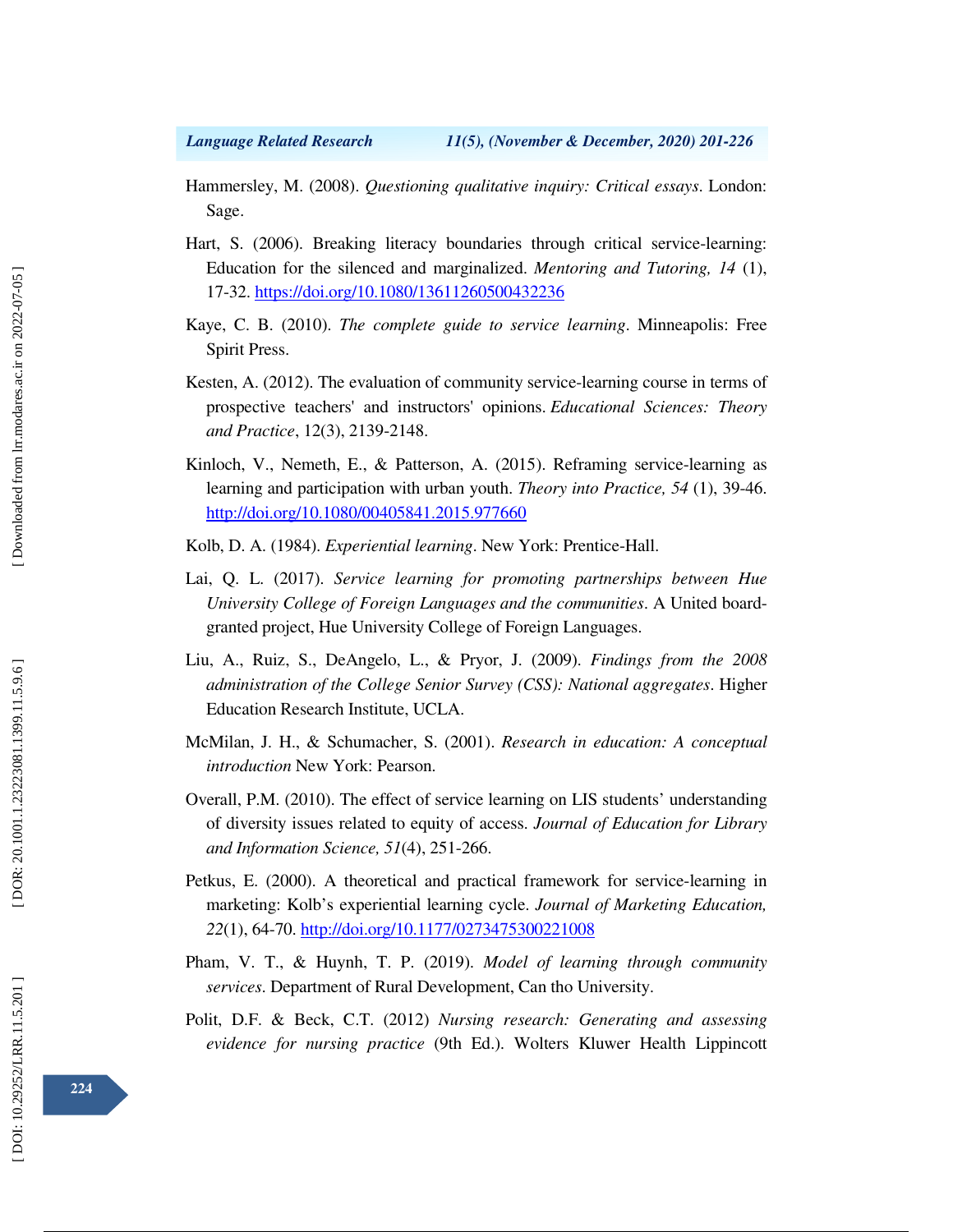Williams & Wilkins.

- Salam, M., Awang Iskandar, D. N., Ibrahim, D. H. A., & Farooq, M. S. (2019a). Service learning in higher education: A systematic literature review. *Asia Pacific Education Review*, 20, 573–593. https://doi.org/10.1007/s12564-019-09580-6
- Salam, M., Awang Iskandar, D. N., Ibrahim, D. H. A., &Farooq, M. S. (2019b). Technology integration in service-learning pedagogy: A holistic framework. *Telematics and Informatics, 0*(0), 10-45.
- Schuman, H., & Presser, S. (1979). The open and closed question. *American Sociological Review, 44*(5), 692-712. https://doi.org/10.2307/2094521
- Smolen, L. A., Zang, W., & Detwiler, S. (2013). Engaged teaching and learning with adult Karen refugees in a service- learning Site. *TESOL Journal 4* (3), 534- 554.
- Student Horizons, Inc. (2008). *Guide to service-learning colleges and universities*. Kendall/Hunt.
- Wheatley, K. (2009). Vocabulary learning strategies and foreign language acquisition. *Modern Language Journal, 93*(1), 123-124. https://doi.org/10.1111/ j.1540-4781.2009.00832\_9.x
- Wade, R.C. (1997). Service-learning in preservice teacher education. In R.C. Wade (Ed.), *Community service learning: a guide to including service in the public school curriculum* (pp.314-330, State University of New York Press.
- Wee, Y.G., Zakaria, F. & Zain, W.T.S. W.M. (2012). *Promotion of civic engagement through a service learning experience: A community-based intercultural leadership program in Vietnam*. University-Community Engagement for Empowerment and Knowledge Creation conference, Le Meridien Chiang Mai, Thailand.